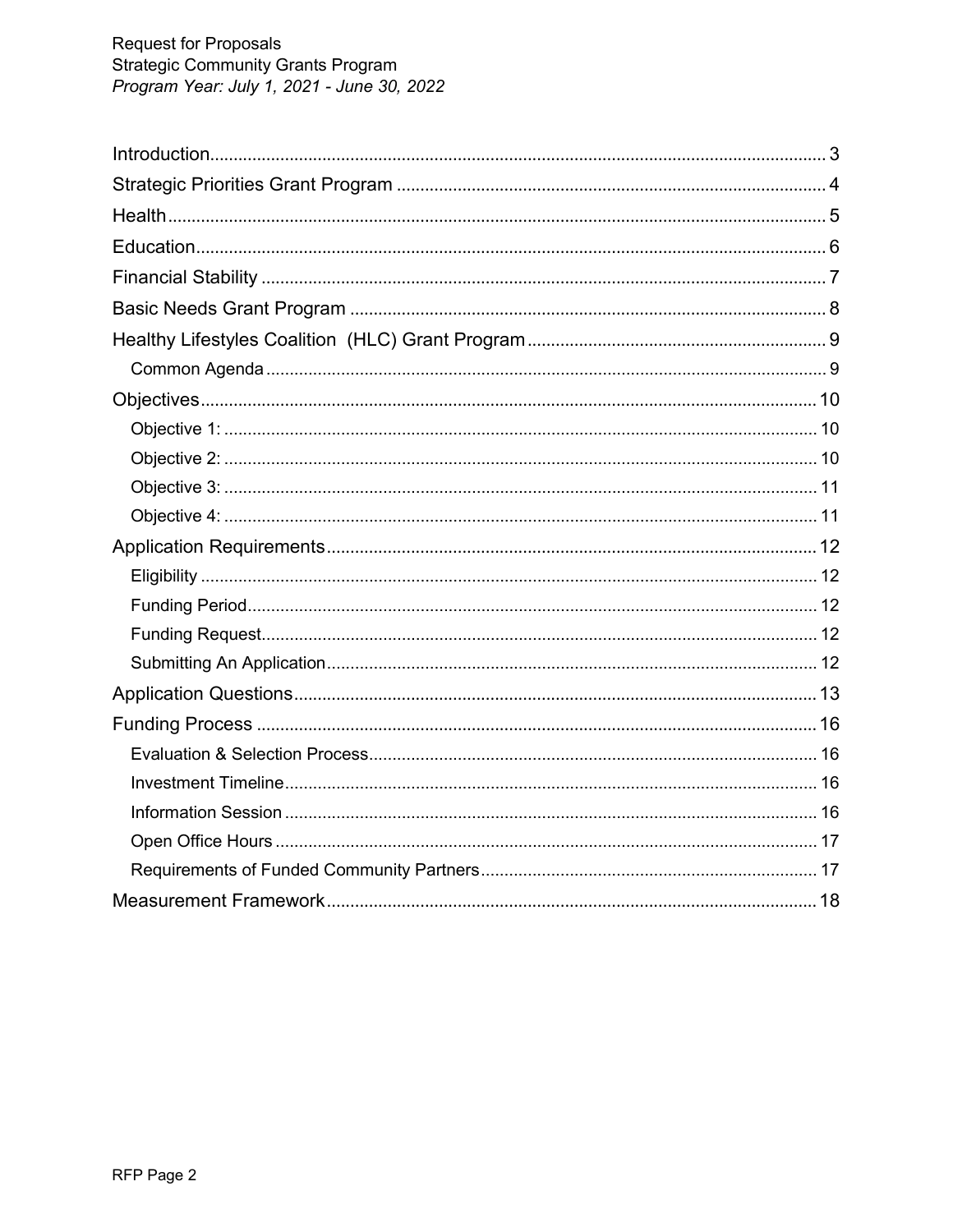## **INTRODUCTION**

<span id="page-2-0"></span>For over 100 years, United Way of Broome County has worked to improve lives by creating opportunities for people to build a better future for themselves and their families. Throughout the years, we've made a real difference by supporting various services, projects, and programs people turn to when they need help. In 2020, United Way of Broome County and its partners continued this work in response to the COVID-19 pandemic. From delivering masks to the community, connecting volunteers with neighbors who could use a helping hand, and ensuring that vital programs continued to operate, we worked together to meet our community's shifting needs during this time of crisis. However, focusing on short-term solutions alone isn't enough. The increasingly complex challenges facing our community today require a shared long-term vision for Broome County's future.

In 2018, United Way of Broome County re-embarked on a journey of listening through kitchentable style discussions. A series of Community Café Conversations were held to engage the community at the grassroots level to better understand the shared aspirations for the future, define the challenges that hold residents back today, and identify opportunities to make positive changes. The public knowledge gathered through these conversations informs how we engage with the community, steers the organization's work in health, education, and financial stability, and deepens the impact of projects and programs throughout Broome County Knowledge of a community is developed by understanding research data and listening to and learning from people within the community.That learning only happens through real, authentic conversations designed for people to share what they want to see in their neighborhoods and what they see as the challenges facing them and others.

These Community Café Conversations involved more than 300 Broome County residents of all ages, reached all community sectors, spanned across the county, and provided a rich source of qualitative data about each neighborhood. The information obtained allows United Way of Broome County and community-based organizations to look at new opportunities for collaboration, develop strategies to address the community's most critical needs, and mobilize resources to address those needs. Through that work came a re-affirmation of United Way of Broome County's focus on health, education, and financial stability.

The mission of United Way of Broome County remains the same: To drive change that will have a positive impact on the critical needs of the community by strategically leveraging the collective resources of community partners. United Way of Broome County does this by bringing together organizations, people, and resources to focus on the critical issues in Broome County to create systemic change through collaborative, coordinated efforts. United Way of Broome County remains committed to building a diverse, inclusive, and equitable community where all residents can access the resources needed to live healthy and fulfilling lives.

The Strategic Community Grants Program is the combination of three grant programs:

- 1. Strategic Priorities Grant Program
- 2. Basic Needs Grant Program
- 3. Healthy Lifestyles Coalition (HLC) Grant Program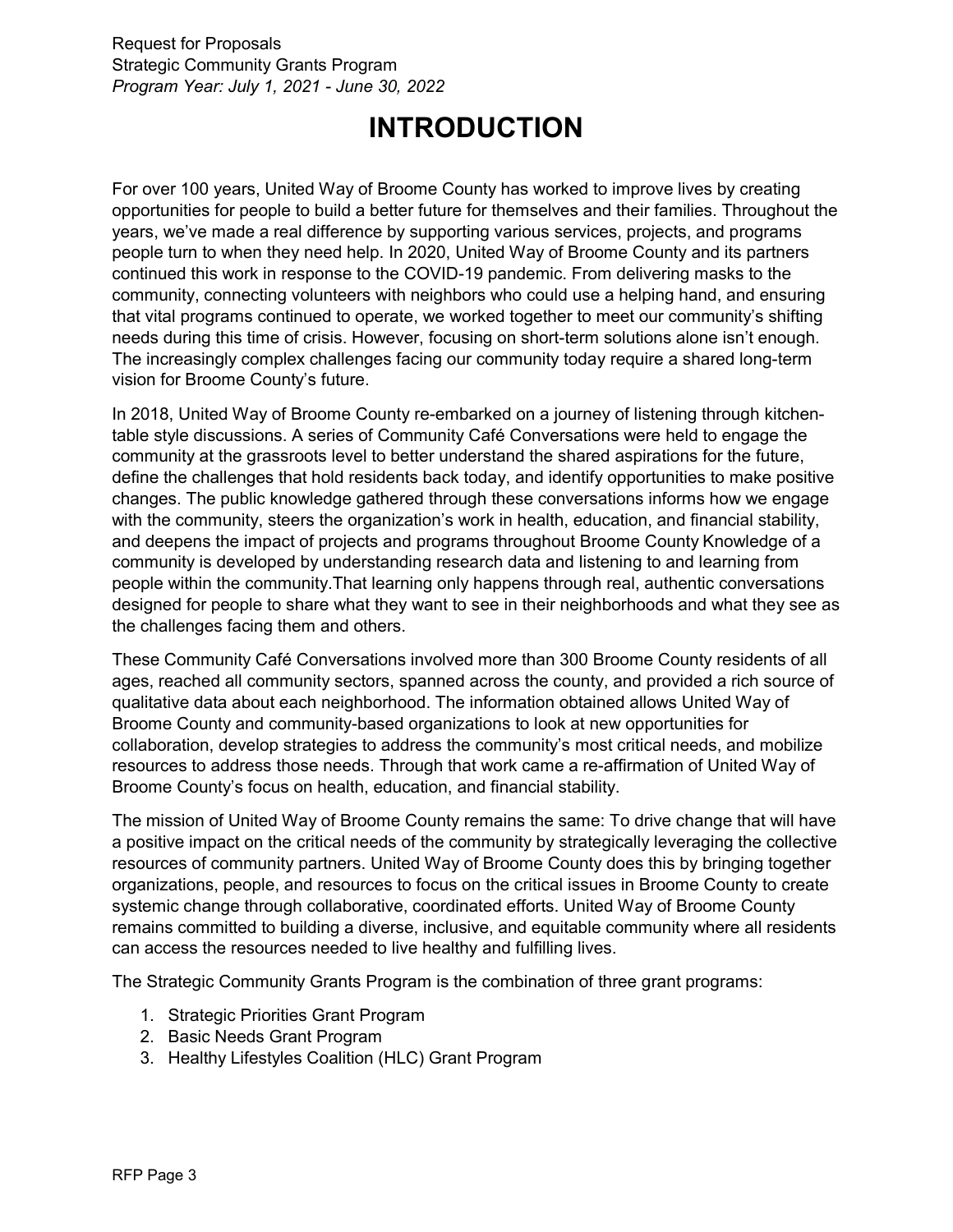## **STRATEGIC PRIORITIES GRANT PROGRAM**

<span id="page-3-0"></span>Three building blocks make up United Way of Broome County's Strategic Priorities that support efforts to drive systemic change in the community. We are committed to lasting solutions that build opportunity for all.



**Access to Health** works to enable individuals and families to improve their health. This requires increased access to healthcare and health insurance, but also creating healthy communities, increasing physical activity and access to healthy food, and ensuring that people get off to a healthy start.

**Childhood Success** focuses on early intervention and topics such as early grade reading and school readiness. School readiness is predictive of early grade proficiency, which is predictive of graduation. The ultimate goal is to ensure that children are developmentally and academically prepared to succeed in school.

**Youth Success** concentrates on middle grades success, high school graduation, and postsecondary success. The ultimate goal is to give every young person the knowledge, skills and experiences to succeed in school, work and life.

**Economic Mobility** works to ensure that individuals and families improve their socio-economic status. The individual or family's ability to change their financial status can have a multigenerational, positive impact on overall well-being by improving housing options and broadening opportunities for education and mentorship.

The following pages detail each Strategic Priority that will drive systemic change in the community under the building blocks of Health, Education, and Financial Stability.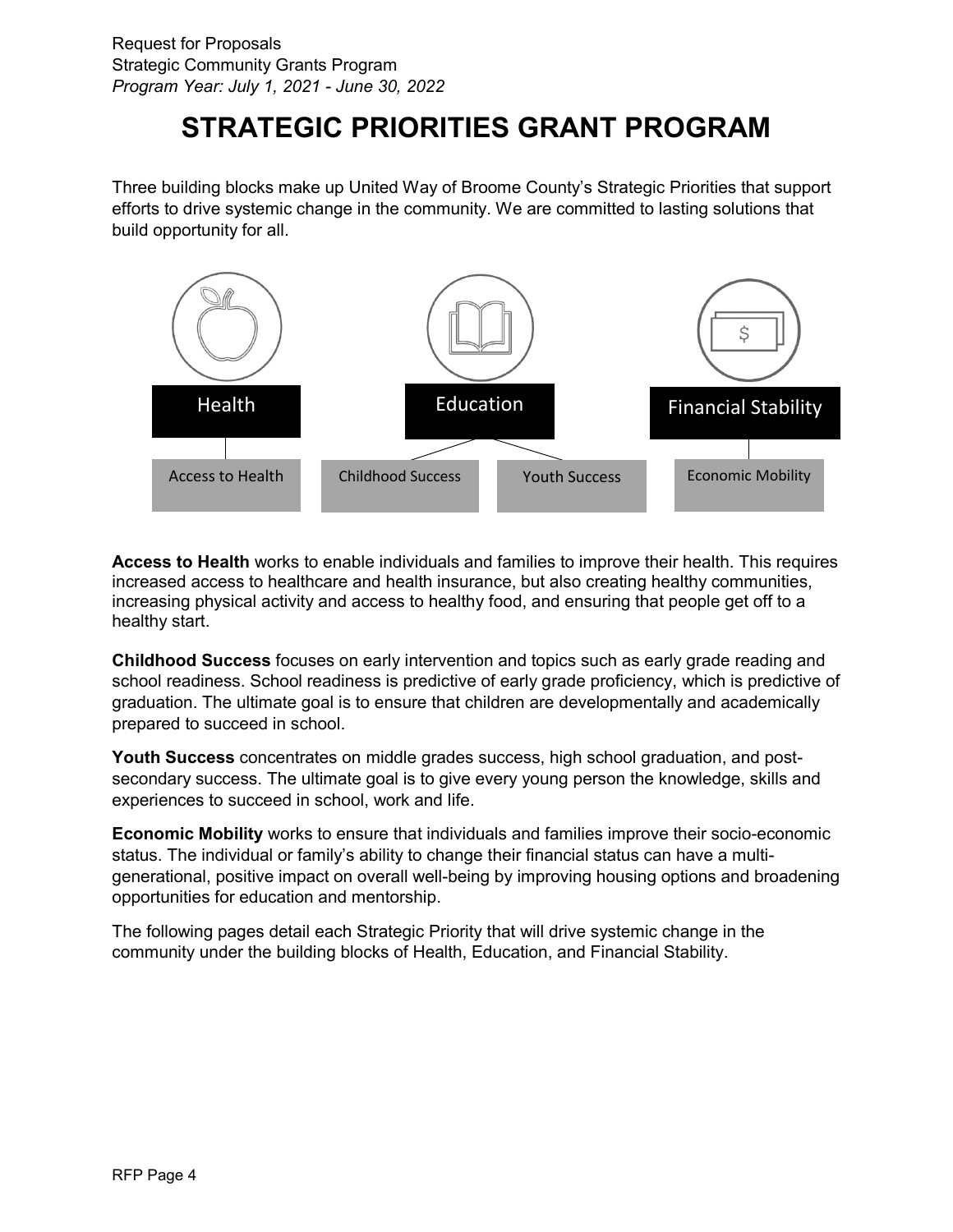## **HEALTH**

#### <span id="page-4-0"></span>**Community Vision:**

Broome County will be an engaged and empowered community that fosters healthy environments, healthy relationships, and healthy people.

#### **The Challenge We Face:**



In Broome County, half of all adults are considered either overweight or obese. Approximately 80% of older adults have at least one chronic disease, and 68% have at least two. Six chronic diseases—including heart disease, cancer, stroke, and diabetes—cause almost two-thirds of all deaths in the United States annually. Depression among people with chronic conditions is also more common. In turn, chronic conditions account for two-thirds of the money the nation spends overall on healthcare. According to 2016 data, rates of both emergency room department visits and deaths for overdoses involving opioid abuse were twice as high in Broome County as in the state as a whole.

#### **Goals:**

- 1. Increase access to healthcare and support the social, emotional, and mental health of all individuals.
- 2. Assist with the reduction of obesity and associated long-term risks for chronic disease.

## **What We Plan To Do:**

Much of what determines a person's health occurs outside a doctor's office. Good health depends not just on access to quality medical care, but also on the opportunity to live in an environment conducive to healthy living. A stronger community is built by promoting healthy eating and physical activity, expanding access to quality healthcare, and fostering healthy environments and relationships. Healthy children perform better in school, and healthy adults perform better in the workplace. The result is a thriving community where people are active and have access to nutritious foods.

## **KEY STRATEGIES**

**Support the Increase access** social, emotional, Promote a to healthy food and mental health Increase access healthy and safe and increase to healthcare. of all youth, environment. physical activity. individuals, and families.

Department of Health; 2019 Center for Disease Control; 2017 National Council on Aging; 2018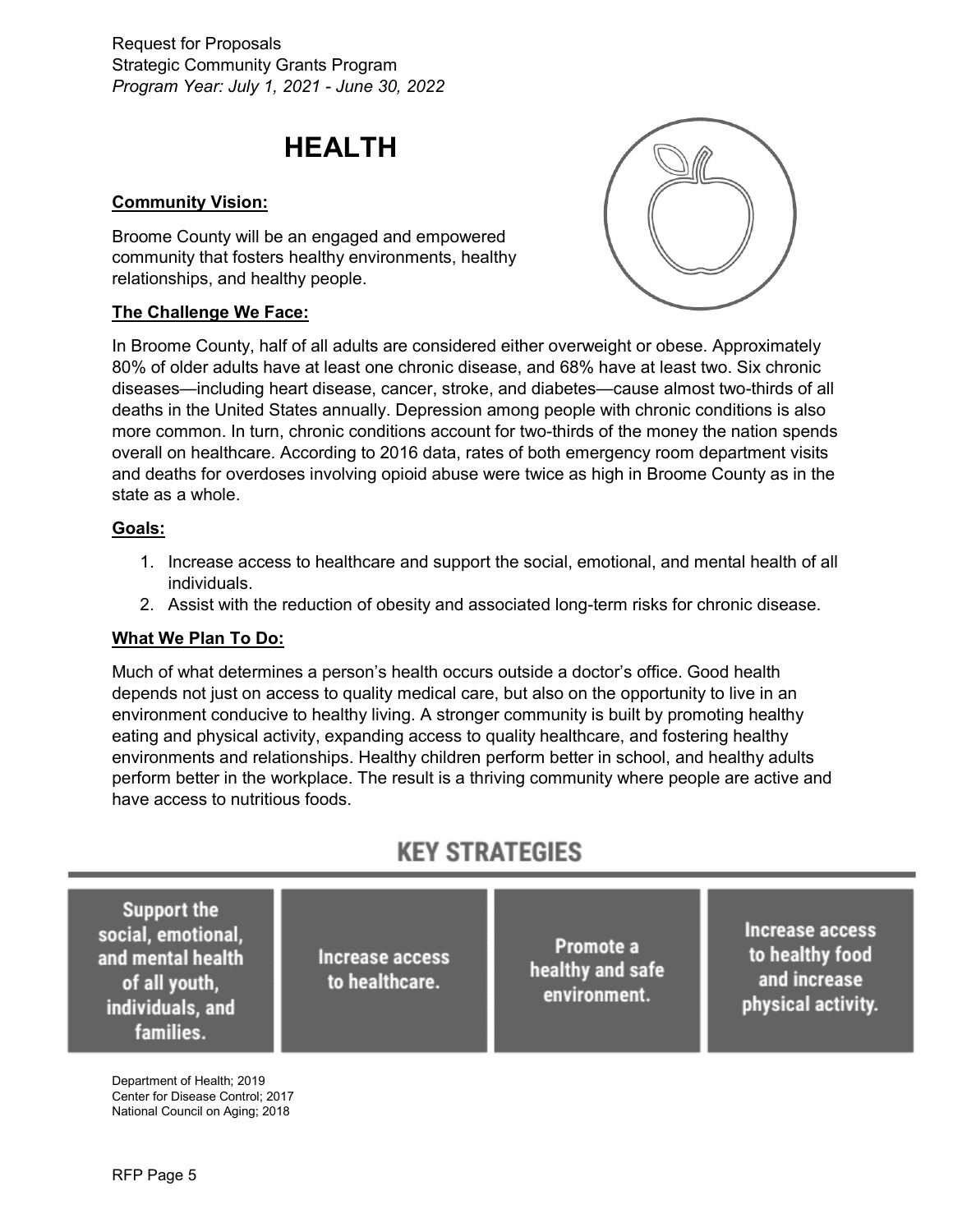## **EDUCATION**

## <span id="page-5-0"></span>**Community Vision:**

Together, we can ensure all children and youth in Broome County have the opportunity to do well in school, graduate on time, succeed in a career, and achieve their full potential.

### **The Challenge We Face:**



Broome County currently faces a childcare deficit – there is a need for 1,464 more early childcare slots and 2,434 more after-school care slots to support children and youth. The U.S. Department of Health and Human Services estimates that one in four children, birth to age five, are at risk for developmental delay, leading them to lag behind their peers. The graduation rate across Broome County is 85%. However, there are disparities across the county, with some schools as low as 69%. Broome County youth also lack opportunities for civic engagement during out-of-school time. A lack of civic, job, and higher education opportunities increases the likelihood that youth will become disconnected from their community and encounter more risks as they transition to adulthood.

### **Goals:**

- 1. Increase the quantity and quality of early childcare programs in Broome County.
- 2. Increase reading proficiency in 3<sup>rd</sup>-grade assessments.
- 3. Increase middle school success.
- 4. Increase high school graduation rates.

### **What We Plan To Do:**

Research shows that children who enter school ready to learn are more likely to achieve early reading proficiency, and consequently, more likely to graduate high school on time. Those benefits stack up: students who graduate high school are more likely to find a job that pays a livable wage, live healthier lives, stay out of the justice system, and have children who also graduate high school on time.

## **KEY STRATEGIES**

Support early grade literacy, reading proficiency, and school readiness programs.

**Developmentally** and academically prepare children for Kindergarten.

Provide work readiness and soft skills training for youth.

**Increase** middle school. high school, and post-secondary school success.

Family Enrichment Network Community Assessment; 2020 NYSED; 2019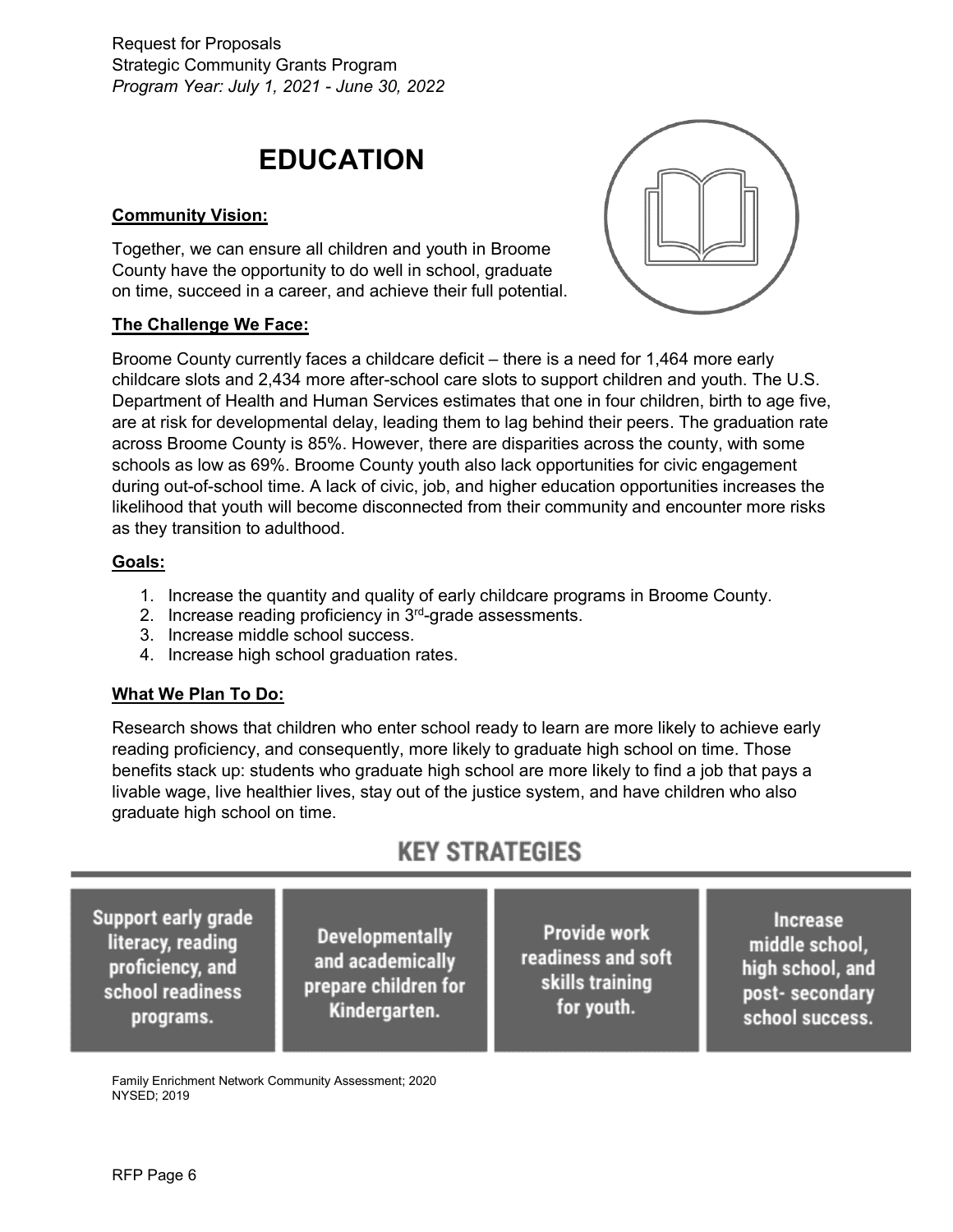## <span id="page-6-0"></span>**FINANCIAL STABILITY**

## **Community Vision:**

With the right tools, all Broome County families can have the earnings, income, and assets to be financially stable.

### **The Challenge We Face:**

According to the ALICE (Asset Limited, Income Constrained, Employed) Report, the household survival budget of a family of four in Broome County totals to \$57,696 annually, significantly greater than the U.S. poverty level of \$26,200. In Broome County, 44% of residents live below the ALICE report level, meaning that many families struggle to make ends meet, even though they may be employed. In Broome County, the poverty rate is 17%, and the child poverty rate is 24%. In census tracts around the county, the poverty rate is estimated to be double the county average. There may also be barriers to individuals becoming – and staying – employed. In Broome County, the average annual cost of full-time, center-based childcare is \$10,712. A single parent with an infant pays 55% of their income on center-based childcare. That percentage increases to 100% when they have two children.

### **Goals:**

- 1. Decrease the impact of poverty and associated barriers to self-sufficiency.
- 2. Increase employment, advancement, and educational opportunities.

### **What We Plan To Do:**

The whole community benefits when more working individuals and families can stop walking a financial tightrope and get on solid ground. Financially stable people are more likely to have access to quality healthcare, provide a good education for their children, and contribute to their local economies. For people to achieve financial stability and subsequently improve their socioeconomic status, they need the education and skills to get a good-paying job with the possibility for promotion; access to affordable financial products; and the knowledge, skills, and supports to make choices that help them achieve their financial goals.

## **KEY STRATEGIES**



Office for the Assistant Secretary for Planning and Evaluation; 2020 American Community Survey; 2018 Family Enrichment Network Community Assessment; 2020

Ś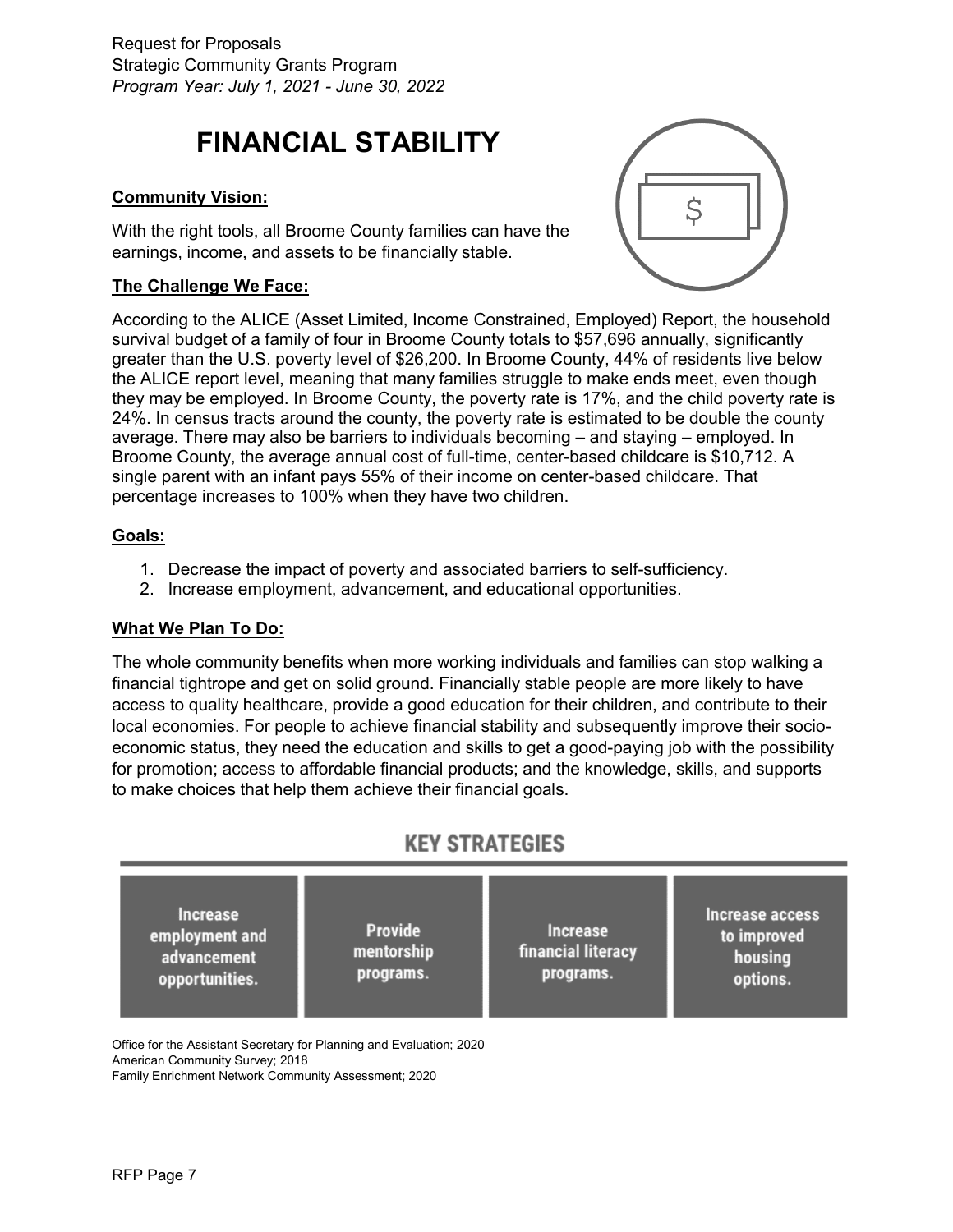## <span id="page-7-0"></span>**BASIC NEEDS GRANT PROGRAM**

Meeting peoples' basic needs and reducing poverty through targeted initiatives transform individuals' lives, moving them from crisis to self-sufficiency. Ensuring basic needs such as food, shelter, and safety is the first step to identifying the complex, long-term issues individuals and families face. Together, we can work to provide basic needs and on collaborative solutions to success.



Over 24,000 residents are defined as food insecure, indicating a lack of access to enough food for an active, healthy life. Of those facing food insecurity, 25% do not qualify for SNAP or other public nutrition assistance programs. From 2018 to 2019 in the Southern Tier, there was a 30% increase in individuals facing homelessness overall and an 85% increase of families facing homelessness. New York State has the highest demand for domestic violence services in the country. In Broome County alone, law enforcement responds to 550-600 domestic incidents each month. Disasters are difficult to predict, meaning that it's imperative that individuals are prepared when they happen and are helped back on their feet.

While we work toward providing long-term positive outcomes through the three building blocks of a quality life, covering basic needs is a vital first step on the pathway to success. When needs are unmet and uncertain – if someone is hungry, if they don't have a place to sleep, if they are in fear for their safety – the other challenges they encounter in life become even more difficult to overcome. Individuals cannot focus on getting a better job, going to school, or taking care of their health without meeting basic needs first.

## **FUNDING TO SUPPORT**

|--|

Feeding America; 2018 Department of Housing and Urban Development; 2019 NYSCADV; 2019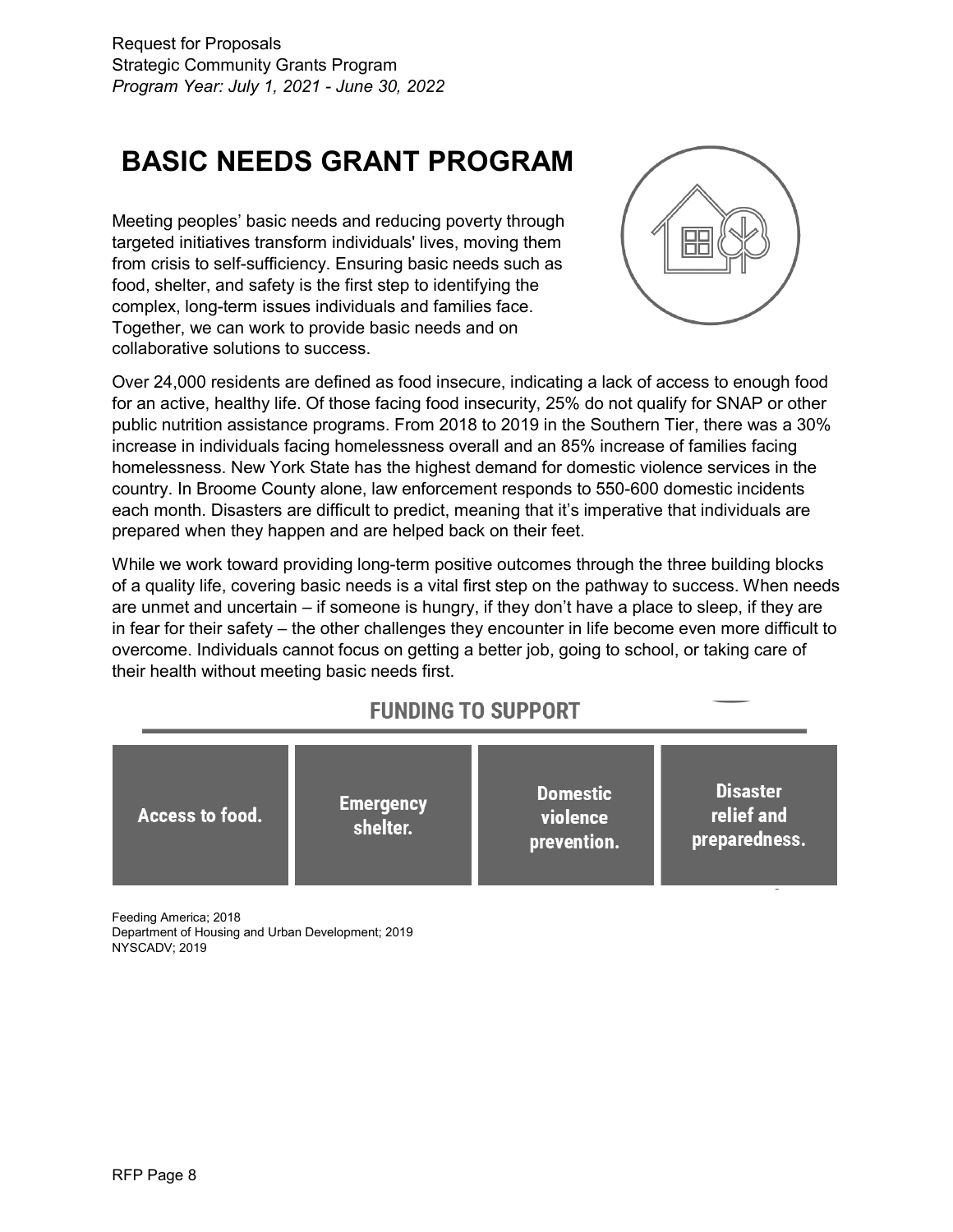## <span id="page-8-0"></span>**HEALTHY LIFESTYLES COALITION (HLC) GRANT PROGRAM**



The Healthy Lifestyles Coalition (HLC) began in late 2012 through a Conrad and Virginia Klee Foundation grant. In 2017, United Way of Broome County started to funding the program as a signature Collective Impact Initiative, a framework involving a dynamic and collaborative set of partnerships with other agencies to achieve a shared goal. The HLC and its partners understand and recognize that real changes are not sustainable without engaged community members and agencies working together. The HLC seeks to reduce the prevalence of obesity in Broome County by empowering neighborhood residents to adopt healthy lifestyles and achieve positive health outcomes. Visit [uwbroome.org/hlc/](http://www.uwbroome.org/hlc/) to learn more.

Currently, the target area for the HLC are the North and East Sides of Binghamton. The students in these areas were shown to have the highest obesity rates in the City of Binghamton. Baseline data collected for this project showed that 74.2% of those surveyed were overweight or obese as opposed to 67.7% of people in a comparison school district. The North Side was specifically chosen because it also qualifies as a "food desert," an area where it is difficult to buy affordable or quality fresh foods; more than 70% of people live over a mile from a grocery store. The American Community Survey estimates that 40.1% of the North and East Side of Binghamton catchment area is below the poverty level, including 48.8% of children younger than 18. These reasons, coupled with the limited access to physical activity opportunities in these neighborhoods, make this target area the ideal choice for the HLC.

## COMMON AGENDA

<span id="page-8-1"></span>**Mission:** The HLC is a community collaboration that empowers neighborhood residents to adopt healthy lifestyles and achieve positive health outcomes.

**Vision:** Engaged and empowered communities that foster healthy environments, healthy relationships, and healthy people.

## **Guiding Principles:**

- 1. Physical environment is safe, clean, and promotes physical activity and socialization.
- 2. All residents feel connected regardless of geography or generation.
- 3. All residents are healthy in mind, body, and spirit.

### **Objectives:**

1. Advocate for the adoption of healthy lifestyle behaviors through the creation of structural supports, environmental changes, and/or policy initiatives

- 2. Support the social, emotional, and mental health of all individuals
- 3. Increase access to and participation in physical activities for all individuals
- 4. Increase access to and consumption of healthy foods and beverages for all individuals

**Goal:** To assist with reducing obesity and associated long-term risks for chronic disease in our community; through the promotion of targeted, multi-leveled interventions that improve habits and behaviors related to healthy lifestyles.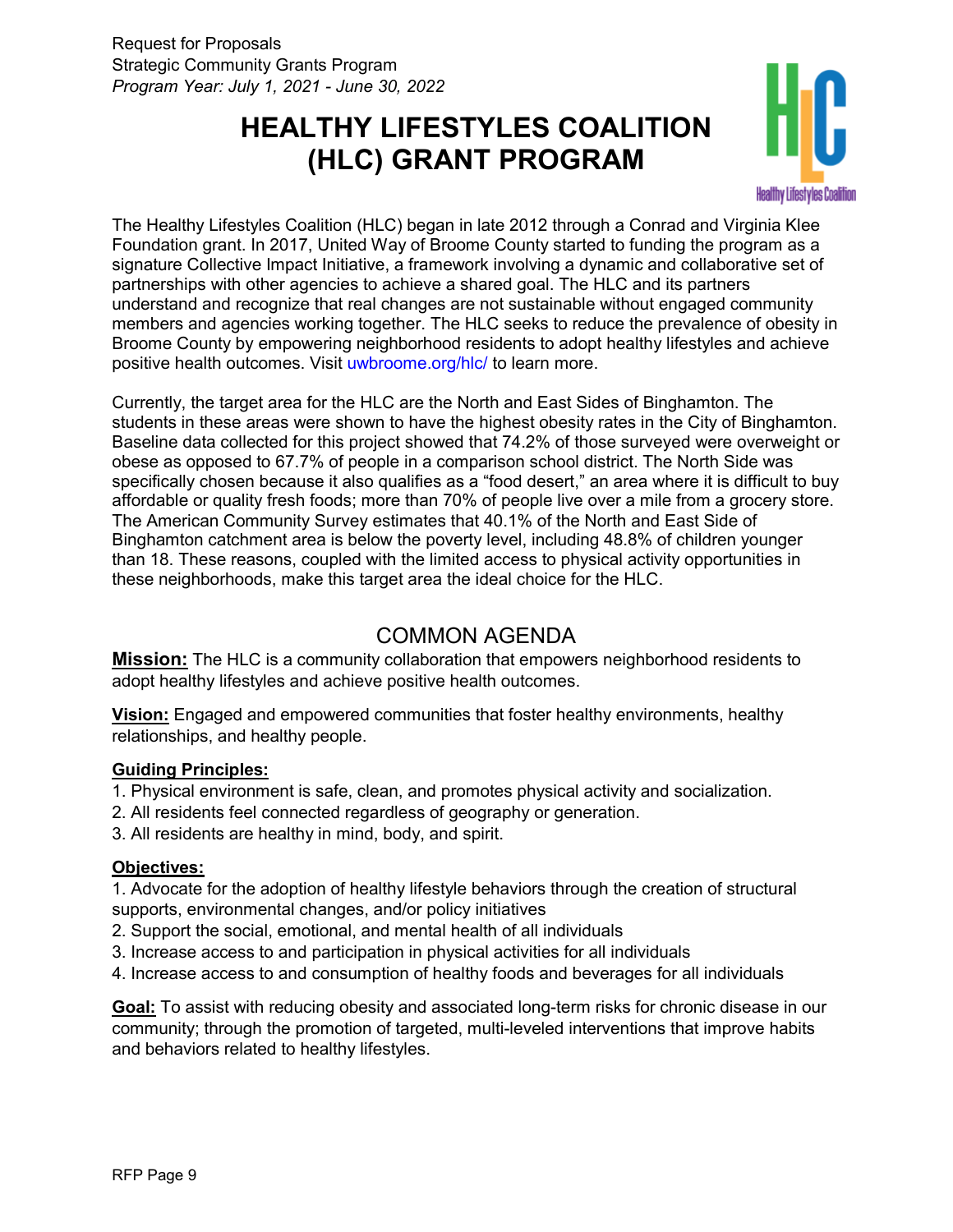## **OBJECTIVES**

## <span id="page-9-1"></span><span id="page-9-0"></span>OBJECTIVE 1:

*Advocate and encourage the adoption of healthy lifestyle behaviors through the creation of structural supports, environmental changes, and/or policy initiatives.*

Healthy lifestyles can be effectively addressed by adopting a holistic approach and empowering individuals and communities to take action for their health, creating environmental changes to support healthy lifestyles, and promoting action to build healthy public policies in all sectors. The policies, systems, and environments in communities, schools, workplaces, parks, transportation systems, faith-based organizations, and healthcare settings can significantly shape lives and health. Access to affordable fruits and vegetables, the design of sidewalks and bike lanes within communities, and advocating and encouraging the adoption of healthy behaviors can directly increase the likelihood that people can eat healthy and nutritious foods, walk to school or work, and live in communities that make healthy choices easy, safe, and affordable. This can have a positive impact on the way people live, learn, work, and succeed. Partnerships with community leaders in non-profits, education, government, and businesses are essential in creating sustainable change to reduce the burden of chronic disease and increase healthy lifestyle behaviors.

## <span id="page-9-2"></span>OBJECTIVE 2: *Support the social, emotional, and mental health of all individuals.*

Mental health includes emotional, psychological, and social well-being. It affects how we think, feel, and act. It also helps determine how we handle stress, relate to others, and make choices. Mental health is essential at every stage of life, from childhood and adolescence through adulthood. Social relationships, both in quantity and quality, affect mental health, health behavior, physical health, and emotional well-being. Studies show that social relationships have short- and long-term effects on health, for better and for worse; these effects emerge in childhood and cascade throughout life to foster cumulative advantages or disadvantages in health. Stable, secure, and nurturing relationships are a core component of a healthy development.

A child's development is shaped by many factors, including genetics, relationships, socioeconomics, and early childhood experiences. Children who are healthy and successful socially and emotionally have a greater chance of becoming economically productive and engaged citizens.

Individuals need to feel connected and have a sense of pride and place in their community. Connecting neighborhoods through community events and activities, and providing safe spaces for relationship building will help residents feel connected, regardless of geography or generation, and provide an environment for "positive" social and emotional development.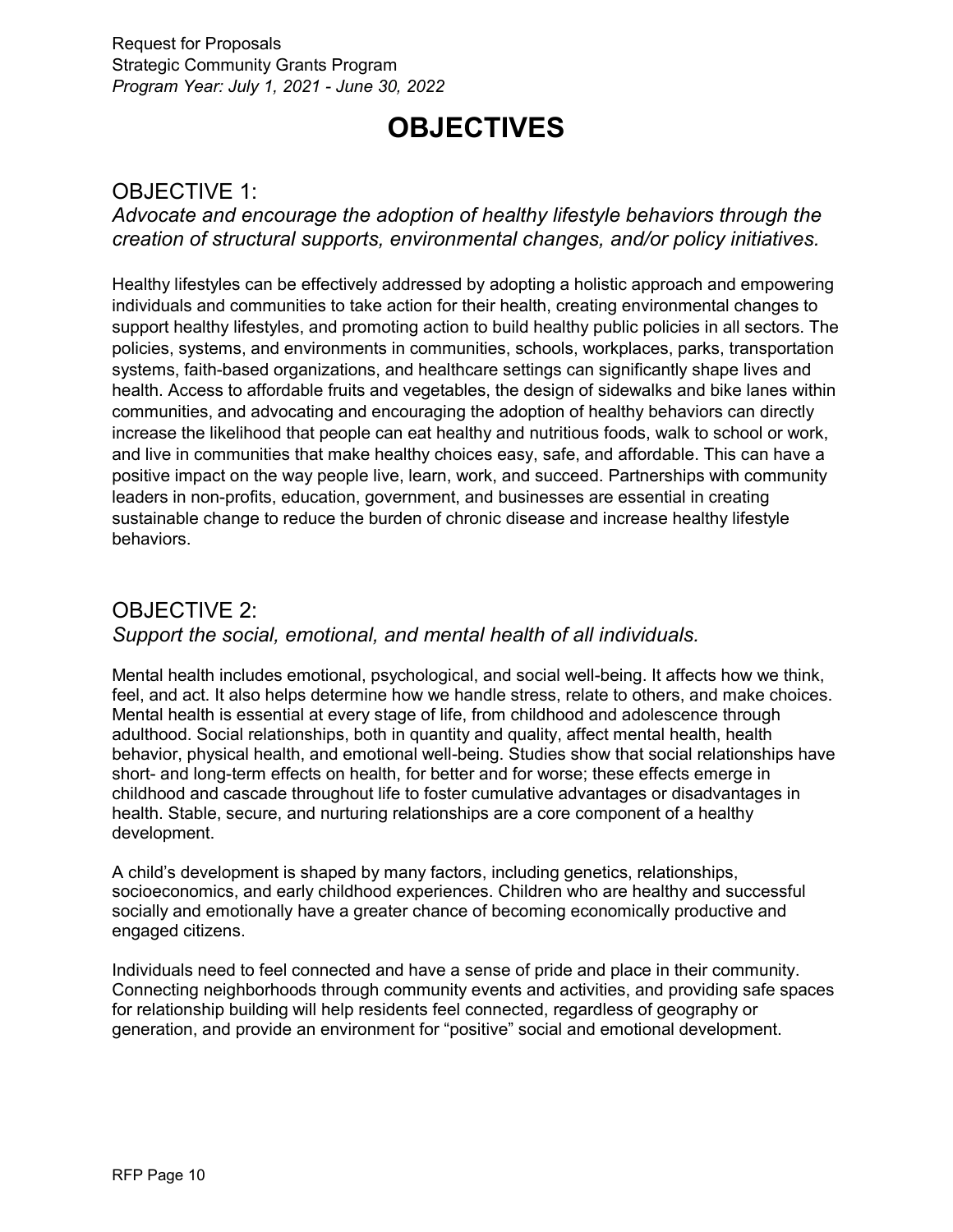## <span id="page-10-0"></span>OBJECTIVE 3: *Increase access to and participation in physical activity opportunities for all individuals.*

One of the strongest environmental correlates of youth physical activity is the availability or adequacy of youth physical activity opportunities. Youth are more likely to walk, cycle, and play if there is easy access to parks or other recreational facilities. The lack of affordable and/or accessible recreation facilities has been cited by youth as a significant barrier to physical activity. Children provided with a safe schoolyard in their neighborhood become more physically active than children not granted such an amenity.

Regular physical activity in childhood and adolescence is important for promoting lifelong health and well-being and preventing various health conditions. The *2008 US Physical Activity Guidelines for Americans* recommend that children and adolescents aged 6 to 17 years should have 60 minutes (1 hour) or more physical activity each day. For substantial health benefits, adults should do at least 150 minutes (2 hours and 30 minutes) a week of moderate-intensity, or 75 minutes (1 hour and 15 minutes) a week of vigorous-intensity aerobic physical activity, or an equivalent combination of moderate- and vigorous-intensity aerobic activity.

Communities can provide physical activity opportunities, such as walking trails, bicycle lanes on roads, sidewalks, and sports fields. Organizations in the community have a role to play, as well. Schools, places of worship, worksites, and community centers can provide opportunities and encouragement for physical activity.

## <span id="page-10-1"></span>OBJECTIVE 4: *Increase access to and consumption of healthy foods and beverages for all individuals.*

The North Side of Binghamton qualifies as a "food desert," an area where it is difficult to buy affordable or quality fresh foods and where more than 70% of people live over a mile from a grocery store. This same community faces the highest risks of obesity, diabetes, and other preventable food-related health challenges.

An adequate supply of healthy food is critical for children's healthy development and academic success, as proper nutrition affects brain's growth. For the first eight years after birth, children's bodies and minds develop at a rapid pace. Children need the nutrients in healthy foods to help their bodies grow strong and healthy. Dairy and fresh vegetables and fruits are particularly important. Fruits, vegetables, fish, and whole grains are full of nutrients that ensure a child's brain functions properly and maintain overall mental health. The effects of hunger and food insecurity on children are significant. Research has shown that children who went hungry were 2½ times more likely to have poor overall health at least once in their lives.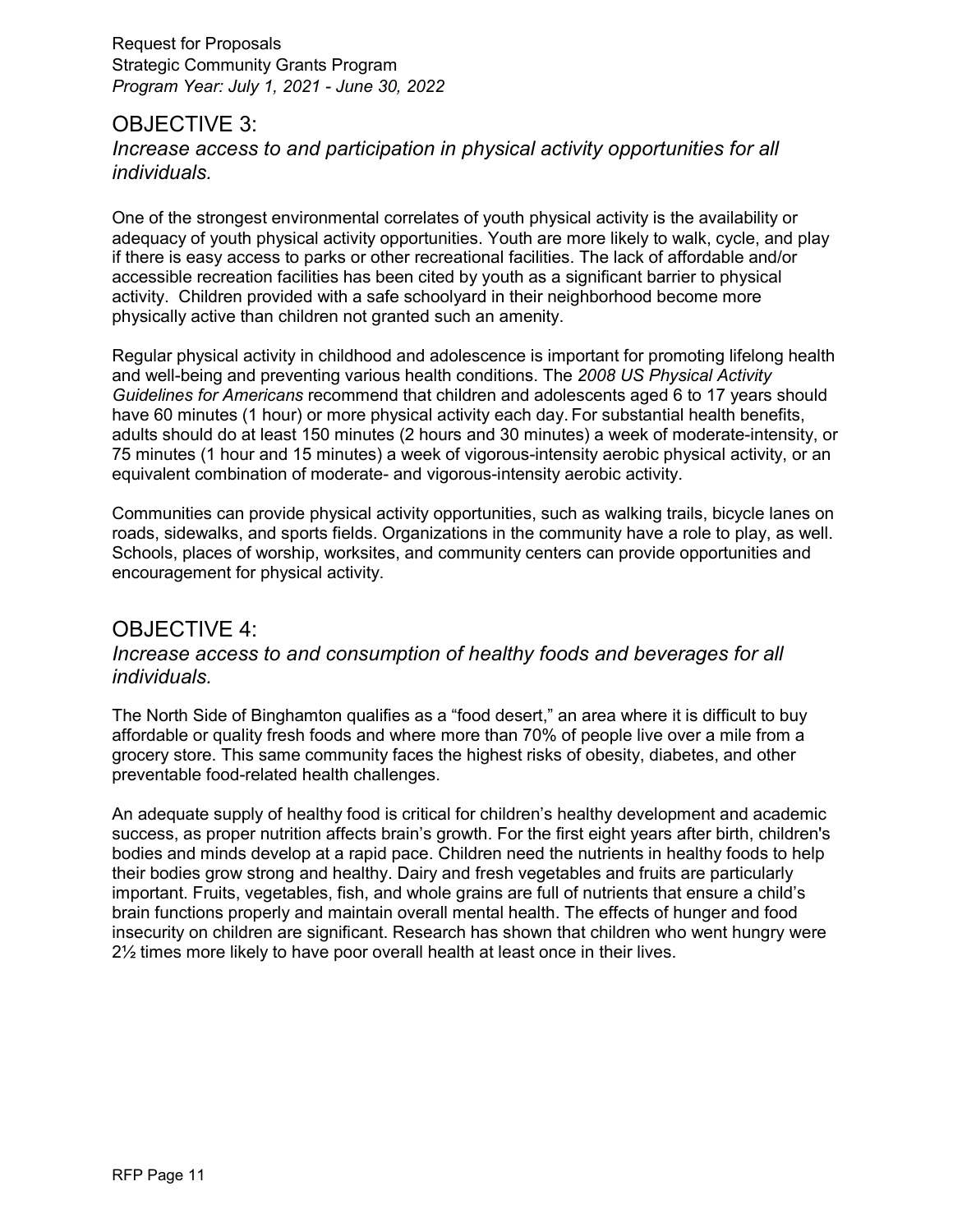## **APPLICATION REQUIREMENTS**

## <span id="page-11-1"></span><span id="page-11-0"></span>**ELIGIBILITY**

All applicants must meet and provide evidence of the following requirements:

- Be a not-for-profit, tax-exempt organization
- Be incorporated or chartered under appropriate federal, state, or local statutes
- Abide by federal and state laws regarding non-discrimination
- Have an active, locally based, volunteer Board of Directors that meets regularly, makes policy decisions, and holds election of officers
- Have an administrative structure with defined lines of responsibility, a mission statement, and bylaws
- Be financially stable and perform a regular budgeting process
- Have current license, certification, and permits if applicable

## <span id="page-11-2"></span>**FUNDING PERIOD**

Funding awarded to applicants shall be used for the fiscal year beginning July 1, 2021, and ending June 30, 2022. The funding awarded is contingent on the results of the 2020-2021 United Way of Broome County Annual Community Campaign results.

## <span id="page-11-3"></span>**FUNDING REQUEST**

Organizations may apply for multi-year funding. The score earned under the 2021-2022 RFP application will carry through to the 2022-2023 RFP cycle (a complete application will not be needed for the 2022-2023 cycle). Multi-year applications must have strong intermediate outcomes and measurement details. Multi-year awardees must meet ongoing reporting requirements. If program goals are not met in the first funding cycle, the status as a multi-year awardee will be reviewed at that time.

Suppose the community-member driven review committee(s) and United Way of Broome County decide that the application is not suitable for multi-year funding. In that case, it will be considered for one-year funding.

*If the program was approved for multi-year funding during the 2020-2021 RFP cycle, please contact Lindsey Mott at [lmott@uwbroome.org](mailto:lmott@uwbroome.org) to access the supplemental application.*

## <span id="page-11-4"></span>**SUBMITTING AN APPLICATION**

Interested applicants should follow the instructions at [uwbroome.org/nonprofit-funding.](https://www.uwbroome.org/nonprofit-funding/) **Applications are due Friday, January 15, 2021 at 3:00PM**.

All required attachments must be uploaded in PDF file format. Applicants must answer all questions in full. Hard copy paper applications will not be accepted. Late applications will not be reviewed.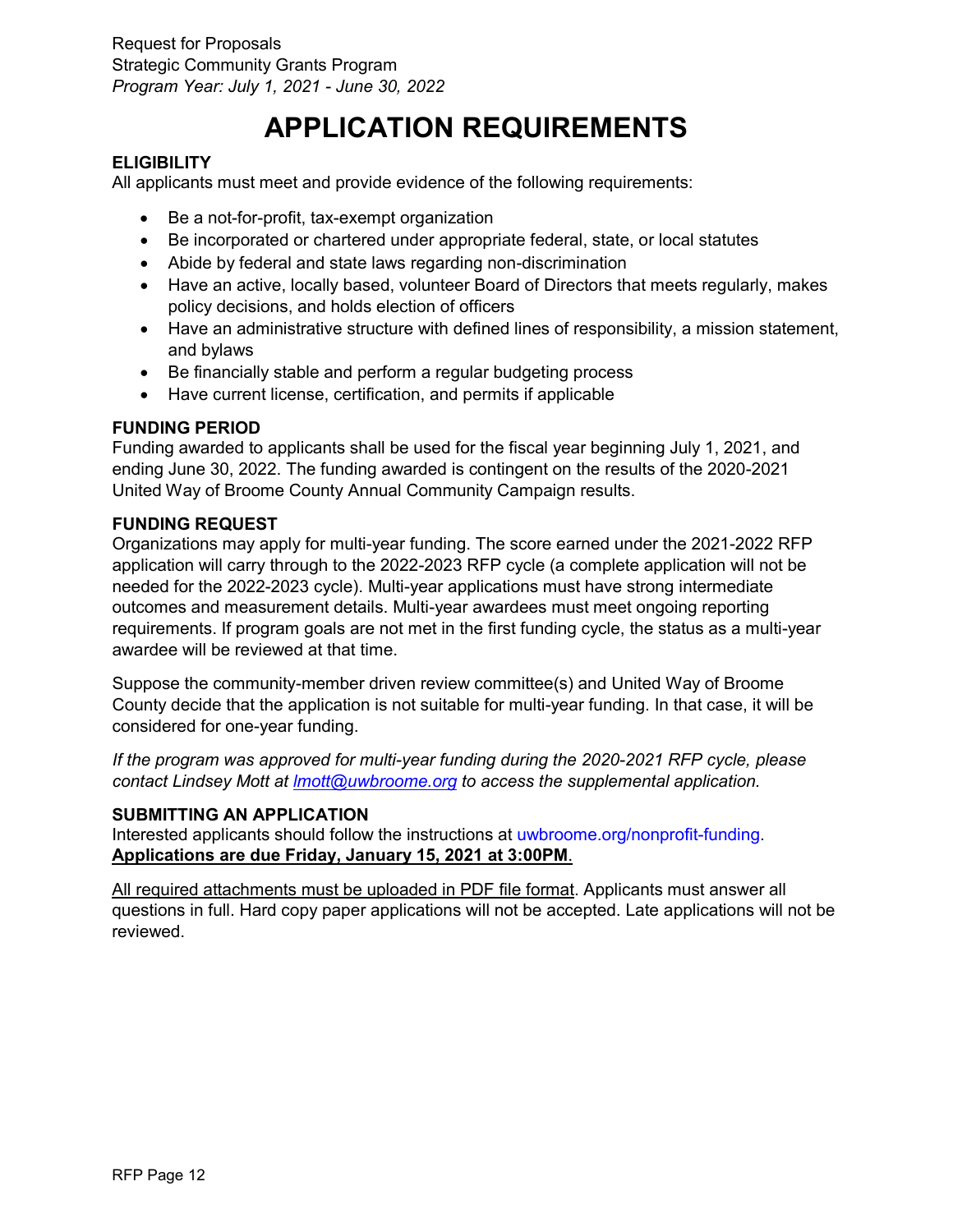## **APPLICATION QUESTIONS**

## <span id="page-12-0"></span>**PART ONE: LETTER OF INTENT** *(Due by November 20, 2020)*

To be eligible for funding, organizations must complete a multi-step process that begins with a Letter of Intent (LOI). The LOI provides a broad yet concise description of the program requesting funding and the anticipated program outcomes.

Prospective applicants will be required to choose a proposed program focus area, and the measurement(s) from the list of Quantity Measures and Results Indicators found on page 20.

If your organization is interested in applying for multiple programs for 2021-2022 funding, a LOI will need to be completed for **each** program to be considered.

The LOI is located at [uwbroome.org/loi.](http://www.uwbroome.org/loi/)

All LOIs must be submitted by **3:00PM on November 20, 2020**. Once submitted, United Way of Broome County staff will be in contact via email to provide access to the funding application.

Each section must be fully filled out. All required information is due upon submission. If any information is missing or incomplete, the prospective applicant will not be given access to the funding application.

### **PART TWO: NARRATIVE**

- 1. Organizational History
	- a. What is the organization's mission?
	- b. What prior experience does the organization have in the delivery of this or a similar program?
	- c. Describe the past success the proposed program has achieved.
- 2. Need for the Program
	- a. Identify the community need the program will address and provide relevant data/local statistics that support program's need.
	- b. What is the demand for this program, and how does the organization know that demand will continue? This may include service trends from the program, such as increased usage, inquiries, etc.
	- c. Does anyone else in the area offer the same or similar services?
		- i. If "No", then explain why the program is not meeting any other need in the community.
		- ii. If "Yes", then explain what other agencies in the community offer a similar or parallel service. How is the proposed program different?
- 3. Program Description
	- a. Provide a brief summary of the program/project.
	- b. What is/are the program's target population(s)? Please be specific (i.e. 25 women of color in the Village of Endicott). Will the program target groups that have been historically marginalized?
	- c. Describe the specific activities that will be undertaken, including the number of people expected to be impacted, responsible staff, and the target date for completion.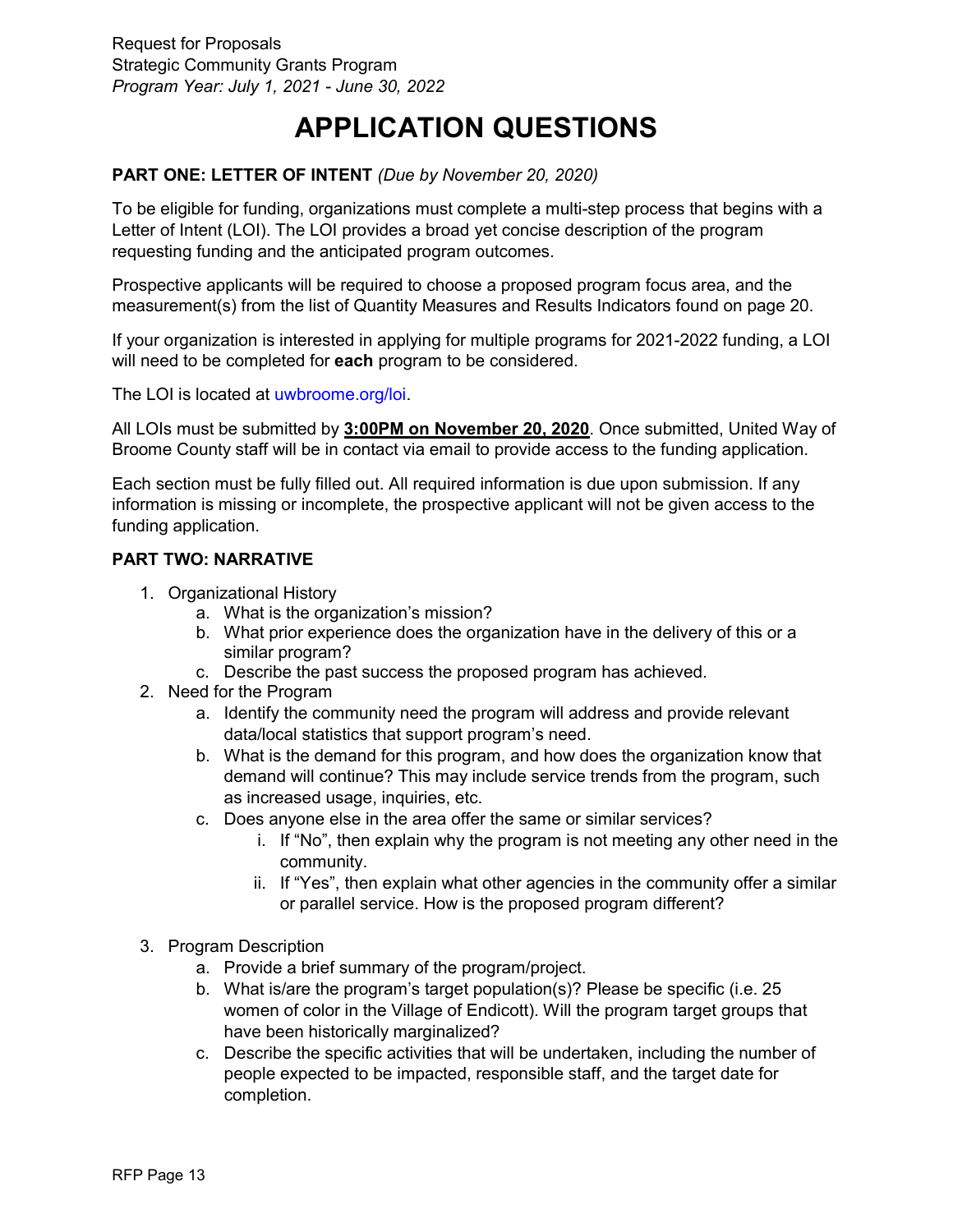- d. What are the short-term, measurable objectives of the proposed program that will meet the stated long-term goal(s)?
- e. What is/are the long-term goal(s) of the program/project?
- f. What is the minimum amount needed to run the proposed program? *If this is a multi-year application, please indicate the minimum amount for each funding year.*
- g. What impact would a partial award have on the proposed program? *If this is a multi-year application, please indicate the effect a partial award would have on each funding year.*
- h. If the program will continue beyond the period funded by this grant, what are the plans to continue its funding?
- 4. Collaboration
	- a. List who your organization will be collaborating with to meet the stated goal(s).
	- b. What experience/value does each collaborator bring to the program?
	- c. What aspects of the program are collaborating partners responsible for?
- 5. Evaluation Plan
	- a. How is success defined for the program?
	- b. Describe how success will be measured, including the resources and tools to be utilized (surveys, pre- and post-tests, client feedback, etc.).
	- c. What quantity measures will the program track? *Please refer to the measurement framework at the end of the RFP and choose at least one of the quantity measures listed for the relevant building block.*
	- d. What results indicators will the program track? *Please refer to the measurement framework at the end of the RFP and choose at least one of the quantity measures listed for the relevant building block. Basic Needs programs are not required to track a results indicator.*
	- e. How will program performance be evaluated?
	- f. Describe how the program tracks its clients demograhic information (such as age, race, ethnicity, gender, etc.).

## **PART THREE: ATTACHMENTS**

- 1. Program budget
	- a. Provide an accurate, detailed program budget, a requirement of all funders.
	- b. Please submit the budget using the template available at [uwbroome.org/nonprofit-funding.](https://www.uwbroome.org/nonprofit-funding/) Please ensure that the template is completed in full before submission. Programs applying for funding must detail other planned funders, secured or otherwise. *If this is a multi-year application, please ensure that the columns for each funding year are fully filled out.*
- 2. Agency budget
	- a. Provide the following agency budgets (please follow the example provided):
		- i. Prior year budgeted & actual
		- ii. Current year budgeted & year-to-date
		- iii. Future year preliminary or actual budget (If not yet complete, please provide a brief statement describing what significant budget changes the organization anticipates making in the next year)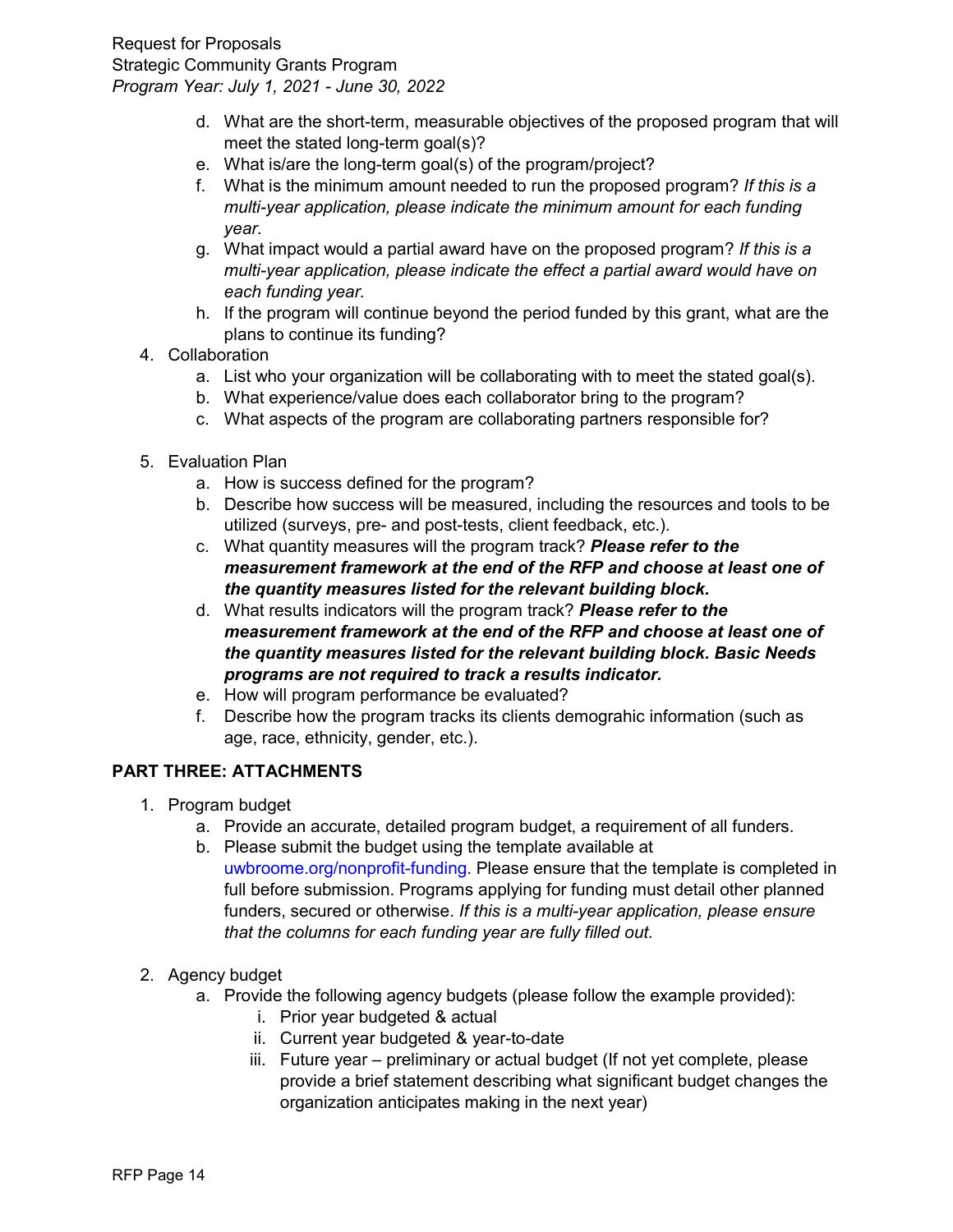#### **Test Agency** Current Year Agency Budget vs Actual YTD 7.1.2019-9.30.2019

|                                     | <b>Budget</b>  | Actual         |
|-------------------------------------|----------------|----------------|
|                                     | Jul 19-Sept 19 | Jul 19-Sept 19 |
| Income                              |                |                |
| 1000 - United Way of Broome County  | 25,000.00      | 25,000.00      |
| 1100 - Foundation/Corporate Grants  | 100,000.00     | 85,000.00      |
| 1200 - Fees-for-Services            | 50,000.00      | 42,000.00      |
| 1300 - Private Donations            | 40,000.00      | 55,000.00      |
| 1400 - Fundraising & Special Events | 10,000.00      | 15,000.00      |
| <b>Total Income</b>                 | 225,000.00     | 222,000.00     |
|                                     |                |                |
| Expense                             |                |                |
| 2000 - Payroll Expenses             | 150,000.00     | 135,000.00     |
| 2100 - Fringe Benefits              | 18,000.00      | 16,000.00      |
| 2200 - Supplies                     | 18,000.00      | 20,000.00      |
| 2300 - Travel                       | 5,000.00       | 4,200.00       |
| 2400 - Printing and Postage         | 8,500.00       | 8,800.00       |
| 2500 - Contractual Fees             | 10,000.00      | 15,000.00      |
| 2600 - Professional Development     | 10,000.00      | 13,000.00      |
| 2700 - Equipment                    | 2,500.00       | 2,400.00       |
| <b>Total Expense</b>                | 222,000.00     | 214,400.00     |
| Net Ordinary Income                 | 3,000.00       | 7,600.00       |

#### 3. Financial Statements

a. Provide one of the following reports based on the corresponding New York State annual financial reporting requirements: (a) an independent CPA's audit report and financial statements with the corresponding management letter (over \$750,000), (b) an independent CPA's review report and financial statements (between \$250,000 and \$750,000), or (c) internally reviewed financial statements signed by a Board representative (less than \$250,000).

#### 4. Board List

a. A complete list of the organization's current Board of Directors with officers, affiliations and term dates noted. Please submit the Board of Directors list using the template available at [uwbroome.org/nonprofit-funding.](https://www.uwbroome.org/nonprofit-funding/)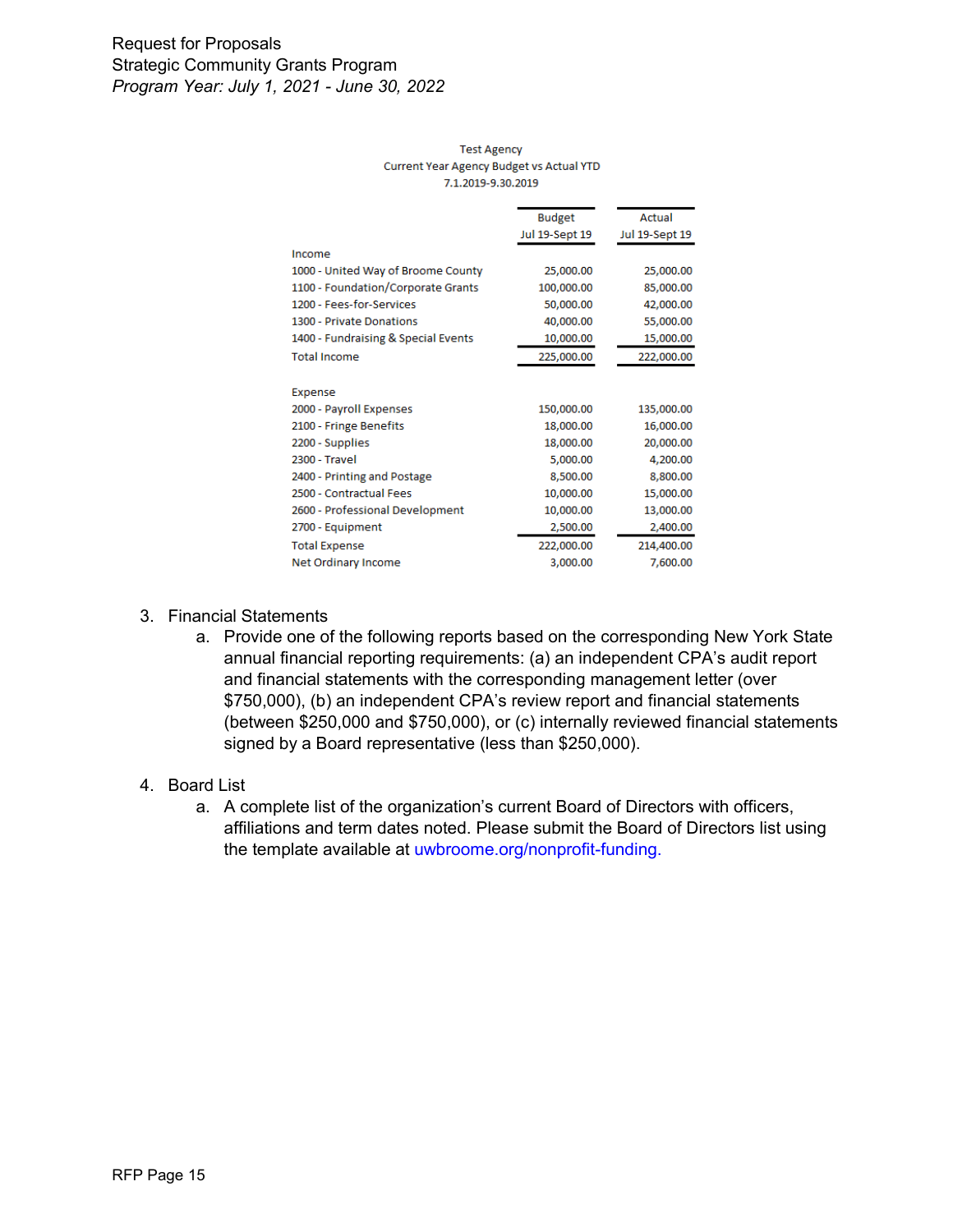## **FUNDING PROCESS**

## <span id="page-15-1"></span><span id="page-15-0"></span>**EVALUATION & SELECTION PROCESS**

United Way of Broome County will award funding through a competitive process led by community volunteers. These volunteers are responsible for reviewing and ranking applications (based on the criteria below) and developing a clear plan of investments that best address the United Way of Broome County building blocks. This, together with community information from United Way of Broome County staff and racial equity considerations, will form the basis for recommendations to the United Way of Broome County Board of Directors for final determination and approval of all grants.

| <b>Maximum Points</b><br><b>Section</b> |     |
|-----------------------------------------|-----|
| <b>Organizational History</b>           | 5   |
| <b>Need for the Program</b>             | 20  |
| <b>Program Description</b>              | 25  |
| <b>Past Program Success</b>             | 10  |
| <b>Collaboration</b>                    | 10  |
| <b>Evaluation Plan</b><br>20            |     |
| <b>Program Budget</b><br>10             |     |
| <b>Total Possible Points</b>            | 100 |

#### <span id="page-15-2"></span>INVESTMENT TIMELINE

| <b>November 2, 2020:</b> | <b>RFP Released</b>                                                                                                 |
|--------------------------|---------------------------------------------------------------------------------------------------------------------|
| November 20, 2020:       | Letters of Intent (LOI) due                                                                                         |
| <b>January 15, 2021:</b> | Funding applications due                                                                                            |
| May 2021:                | United Way of Broome County notifies applicants of funding decisions<br>and provides funding contracts to be signed |
| June 15, 2021:           | Signed, completed funding contracts due                                                                             |
| July 1, 2021:            | 2021-2022 funding cycle begins                                                                                      |

### <span id="page-15-3"></span>**VIRTUAL INFORMATION SESSION**

United Way of Broome County will hold a virtual information session to offer organizations the opportunity to learn more about the Strategic Community Grants Program, the application and review process.

The session will take place on **November 17, 2020,** from **2:00 PM to 3:00 PM.**

<span id="page-15-4"></span>For more information and to register, visit [uwbroome.org/twt/](http://www.uwbroome.org/twt/)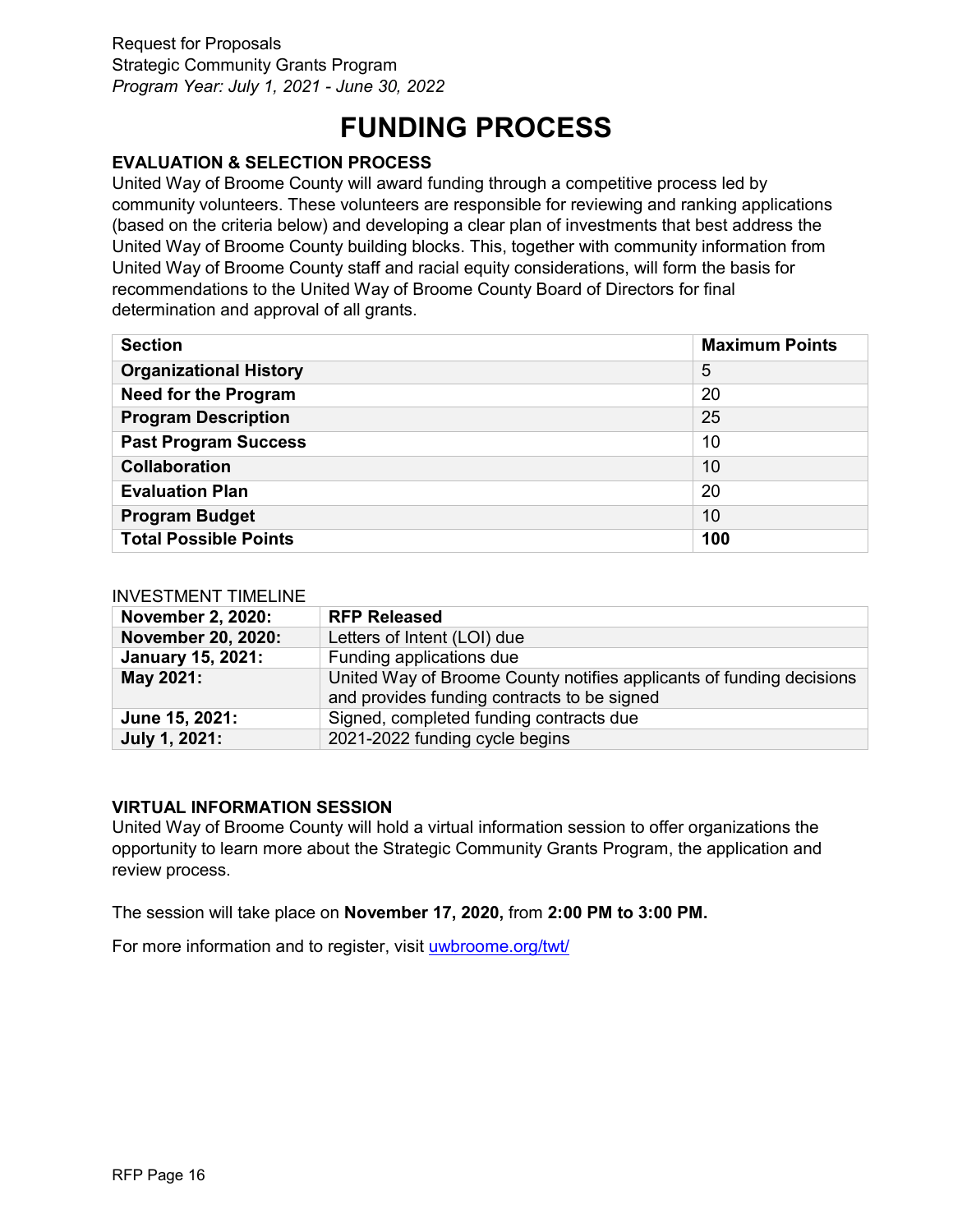### **VIRTUAL OFFICE HOURS**

United Way of Broome County staff will hold virtual office hour opportunities during the week of December 7, 2020. This will give prospective applicants a chance to ask questions about the application process. Prospective applicants are required to register for an appointment beforehand. You will be provided with a link to access the meeting after registration.

To register, visit: [uwbroome.appointlet.com/s/officehours/staff](https://uwbroome.appointlet.com/s/officehours/staff)

*Please note: United Way of Broome County staff will not provide feedback on your funding application during this time.*

## <span id="page-16-0"></span>**REQUIREMENTS OF FUNDED COMMUNITY PARTNERS**

Please note, once funded, organizations must meet the following requirements:

- Ensure that funding will only be used to serve residents of Broome County, New York
- Update agency 211 database record prior to funds being disbursed
- Create and maintain an agency profile on Volunteer HQ
- Host a scheduled site-visit at least once per funding year
- Attend a "best practices" learning session, focused around each building block, at least once per funding year, for each funded program
- Submit a client success story at least once per funding year, for each funded program
- Provide speakers, displays, and/or tours in support of the United Way Annual Community Campaign or other donor education efforts
- Collaborate in media efforts and approaches
- Provide one of the following reports based on the corresponding New York State annual financial reporting requirements: (a) an independent audit with the corresponding management letter, (b) a financial review, or (c) financial statements signed by a Board of Directors representative in compliance with the Partner Accountability Committee policy within six months of the end of the organization's fiscal year
- <span id="page-16-1"></span>• Demonstrate the effectiveness of programs/services through measurable outcomes using the measurement framework provided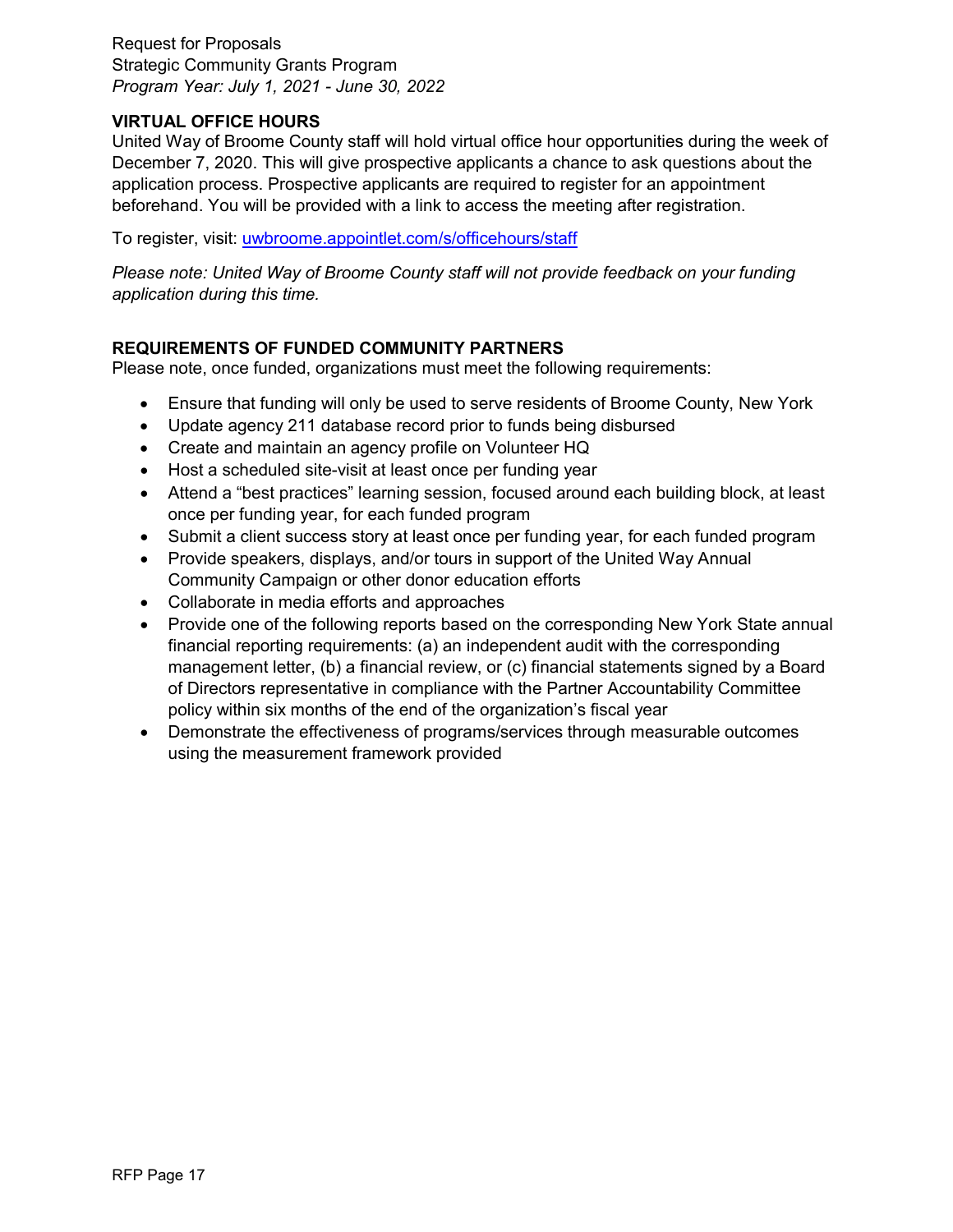## **MEASUREMENT FRAMEWORK**

The total impact of United Way of Broome County and all its funded community partners is greater than any single organization alone. Donors are increasingly interested in seeing the big picture of how local organizations are working together to change lives in the community. To accomplish this, United Way of Broome County and its local funded community partners must collaborate to effectively measure and consistently communicate shared value to the community. The Measurement Framework was developed for this purpose; to measure and communicate the aggregate impact on the community.

Data in the Measurement Framework will be collected across all funded community partners, aggregated, and subsequently shared with local corporate partners, donors, and the community-at-large. The same data will be reported to United Way Worldwide annually, aggregated globally, and shared with the entire worldwide network of United Way's corporate partners and donors.

United Way of Broome County will regularly report back to the community on the aggregate impact of all funded community partners on the targeted outcomes identified in the Measurement Framework. Population-level data will also be regularly analyzed to see the collective progress the community's overall well-being indicators.

Key benefits of the Measurement Framework:

- Demonstrates how donors are helping to achieve change in the community
- Conveys the scale of shared results across all funded community partners
- Simplifies and aligns results to show meaningful progress on shared community goals

The Measurement Framework is to be used as a guide for completing an application for funding. Due to the importance of aggregating data across the community, United Way of Broome County will consider only organizations submitting applications that are in alignment with the Measurement Framework. When completing an application for funding, organizations should follow the steps below to select the appropriate **Quantity Measure** and **Results Indicator** for their program.

- 1. **Quantity Measures** are listed under each building block. Review the Quantity Measures below and select *one or more* that the program will track and report on during the grant period. **Please note: Programs applying for Basic Needs are only required to choose at least ONE of the Quantity Measures listed below.**
- 2. **Results Indicators** are listed under each building block. Review the Results Indicators in the same goal as the Quantity Measures selected in step 1 and select *one or more* indicators that the program will track and report on during the grant period. **Please note: Programs applying for Basic Needs are only required to choose at least ONE of the Quantity Measures listed below.**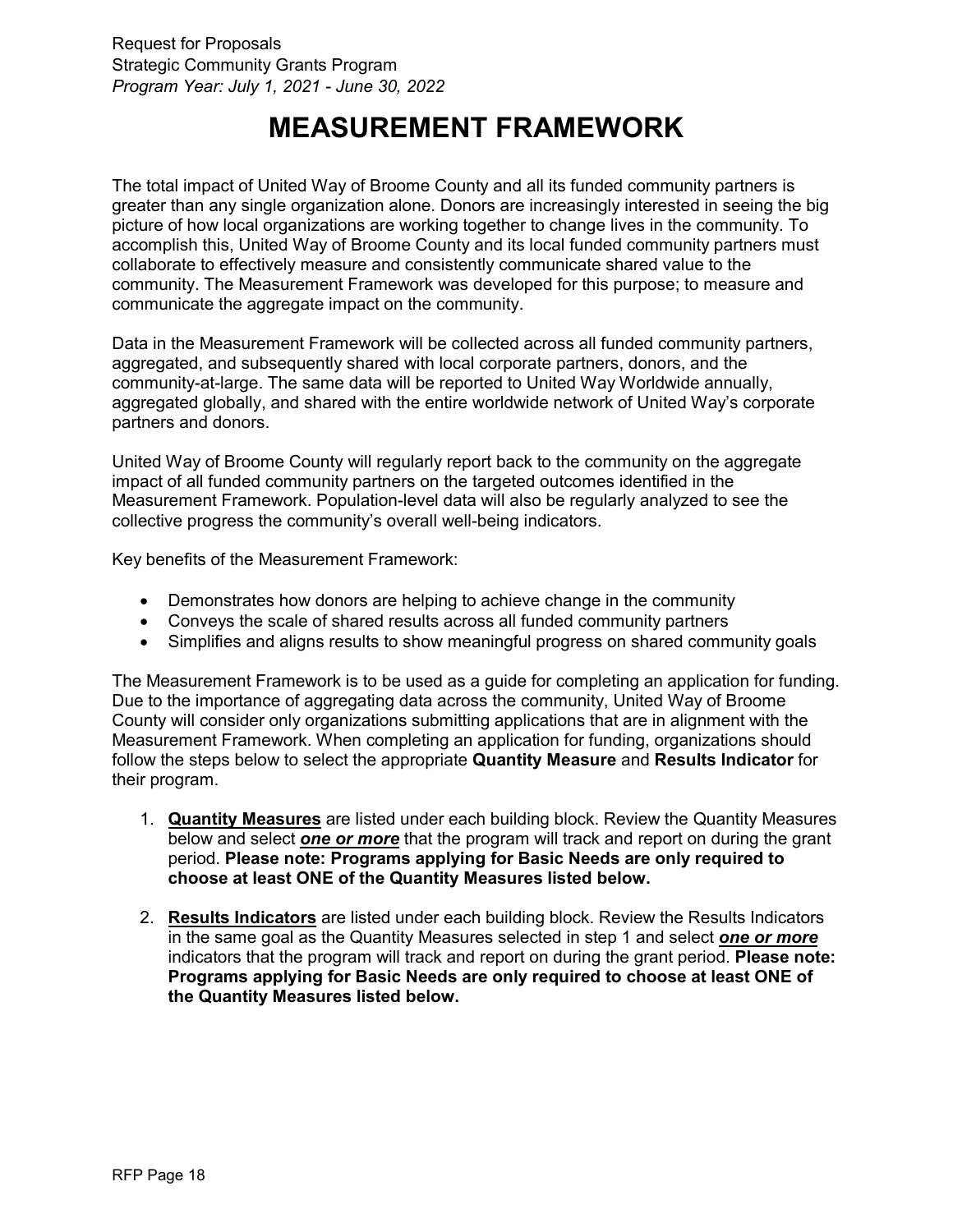| Building Block: Health (including the Healthy Lifestyles Coalition)                     |                                                                                                                                                                                                                     |  |
|-----------------------------------------------------------------------------------------|---------------------------------------------------------------------------------------------------------------------------------------------------------------------------------------------------------------------|--|
| Community Vision: Broome County will be an engaged and empowered community that fosters |                                                                                                                                                                                                                     |  |
|                                                                                         | healthy environments, healthy relationships, and healthy people.                                                                                                                                                    |  |
|                                                                                         | Access to Healthcare (AH)                                                                                                                                                                                           |  |
| individuals.                                                                            | Goal 1: Increase access to healthcare and support the social, emotional, and mental health of all                                                                                                                   |  |
|                                                                                         | Outcome: Individuals achieve healthy outcomes through a focus on healthier behaviors, health                                                                                                                        |  |
|                                                                                         | education, and improved access to healthcare and health insurance.                                                                                                                                                  |  |
| (Q)                                                                                     | Quantity Measures $\vert$ AH-Q1: # of individuals participating in activities to increase socialization<br>AH-Q2: # of individuals served who access healthcare services and/or secure<br>health insurance coverage |  |
|                                                                                         | AH-Q3: # of individuals served who utilize transportation services to and/or from<br>medical appointments                                                                                                           |  |
|                                                                                         | AH-Q4: # of individuals provided with health information and resources on fall<br>prevention, health insurance, sex education, etc.                                                                                 |  |
|                                                                                         | AH-Q5: # of opportunities created to build healthy, safe neighborhoods, and/or<br>relationships across communities                                                                                                  |  |
| <b>Results Indicators</b><br>(R)                                                        | AH-R1: % of individuals served who access healthcare services for the first time<br>within the last three years                                                                                                     |  |
|                                                                                         | AH-R2: % of individuals reporting improved access to healthcare services                                                                                                                                            |  |
|                                                                                         | AH-R3: % of individuals that report a decrease in wait time for mental health<br>services                                                                                                                           |  |
|                                                                                         | AH-R4: % of individuals who report an improvement in emotional and mental<br>health                                                                                                                                 |  |
|                                                                                         | AH-R5: % of individuals that adopt healthy behaviors                                                                                                                                                                |  |
|                                                                                         | AH-R6: % of individuals reporting less social isolation/loneliness                                                                                                                                                  |  |
|                                                                                         | AH-R7: % of individuals meeting treatment goals                                                                                                                                                                     |  |
|                                                                                         | AH-R8: % of individuals reporting an improvement in neighborhood safety and<br>connectedness                                                                                                                        |  |
|                                                                                         | Goal 2: Assist with the reduction of obesity and associated long-term risks for chronic disease.                                                                                                                    |  |
|                                                                                         | Outcome: Residents are leading healthy lifestyles, accessing healthy food, and increasing physical                                                                                                                  |  |
| activity.                                                                               |                                                                                                                                                                                                                     |  |
| <b>Quantity Measures</b>                                                                | AH-Q6: # of individuals receiving access to healthy food                                                                                                                                                            |  |
| (Q)                                                                                     | AH-Q7: # of individuals participating in physical activity 2 or more times per<br>week                                                                                                                              |  |
|                                                                                         | AH-Q8: # of individuals eating 5 or more fruits or vegetables per day                                                                                                                                               |  |
|                                                                                         | AH-Q9: # of individuals served participating in nutrition education and/or                                                                                                                                          |  |
|                                                                                         | wellness programs                                                                                                                                                                                                   |  |
| <b>Results Indicators</b>                                                               | AH-R9: % of individuals who achieve a healthy weight                                                                                                                                                                |  |
| (R)                                                                                     | AH-R10: % of individuals served who report increased independence and/or                                                                                                                                            |  |
|                                                                                         | quality of life                                                                                                                                                                                                     |  |
|                                                                                         | AH-R11: % of individuals that adopt healthy behaviors                                                                                                                                                               |  |
|                                                                                         | AH-R12: % of individuals served who report a decrease in screen time                                                                                                                                                |  |
|                                                                                         | (television viewing, video gaming, computer and/or phone time)                                                                                                                                                      |  |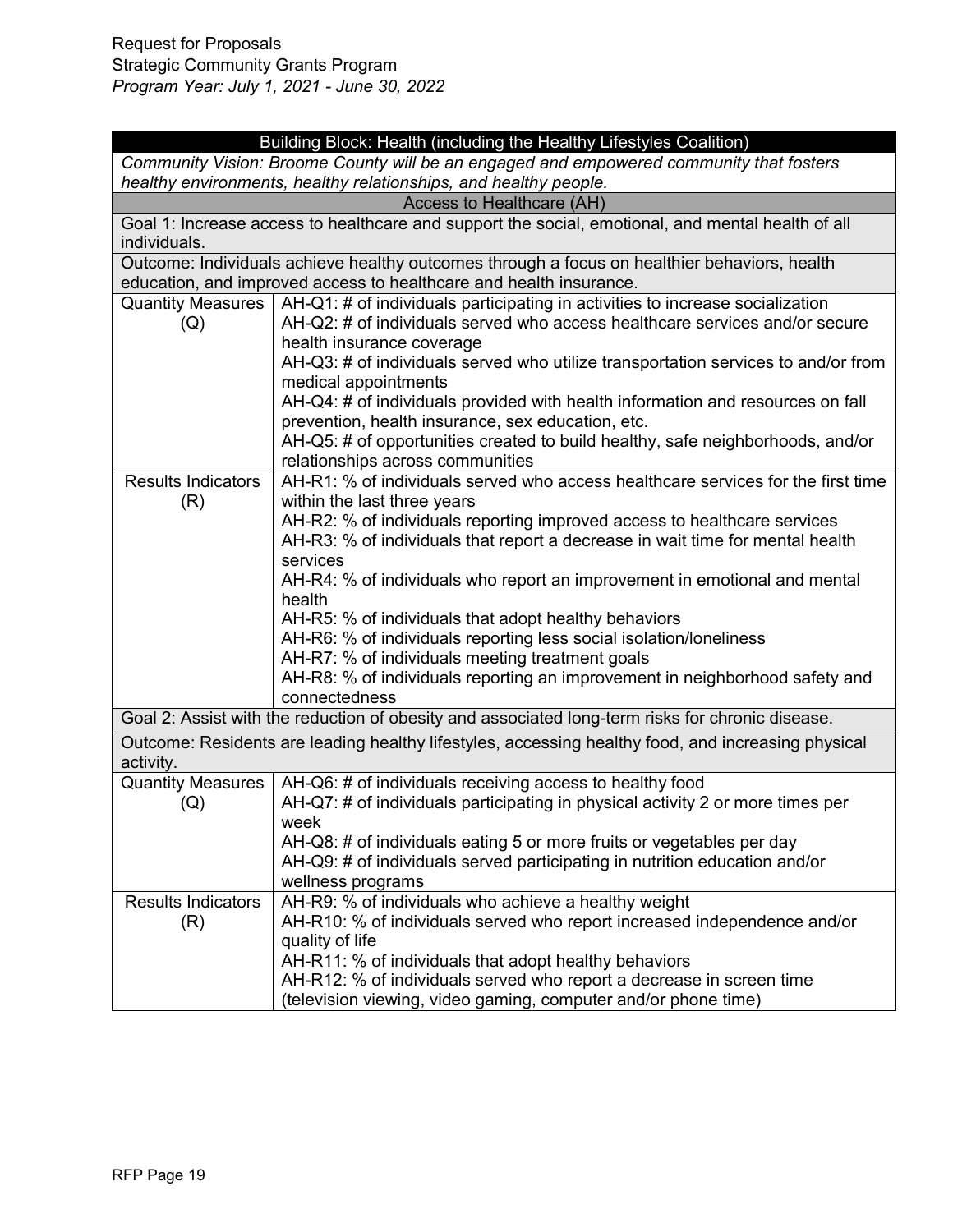## Building Block: Education

*Community Vision: Together, we can ensure all children and youth in Broome County have the opportunity to do well in school, graduate on time, succeed in a career, and achieve their full potential.* 

| <b>Childhood Success (CS)</b>                                                           |                                                                                                                                                                                                                                                                                                                                                                             |  |
|-----------------------------------------------------------------------------------------|-----------------------------------------------------------------------------------------------------------------------------------------------------------------------------------------------------------------------------------------------------------------------------------------------------------------------------------------------------------------------------|--|
| Goal 1: Increase the quantity and quality of early childcare programs in Broome County. |                                                                                                                                                                                                                                                                                                                                                                             |  |
|                                                                                         | Outcome: Improved access to and programming for quality, affordable childcare.                                                                                                                                                                                                                                                                                              |  |
| <b>Quantity Measures</b>                                                                | CS-Q1: # of children (ages birth-5) participating in high-quality early education                                                                                                                                                                                                                                                                                           |  |
| (Q)                                                                                     | and care programs                                                                                                                                                                                                                                                                                                                                                           |  |
|                                                                                         | CS-Q2: # of children (ages birth-5) screened for developmental                                                                                                                                                                                                                                                                                                              |  |
|                                                                                         | delays/disabilities                                                                                                                                                                                                                                                                                                                                                         |  |
|                                                                                         | CS-Q3: # of parents/caregivers of children (ages birth-5) provided with                                                                                                                                                                                                                                                                                                     |  |
|                                                                                         | information, resources, tools, trainings, and/or teaching skills to promote early                                                                                                                                                                                                                                                                                           |  |
|                                                                                         | learning and social/emotional development                                                                                                                                                                                                                                                                                                                                   |  |
|                                                                                         | CS-Q4: # of new early childcare slots created                                                                                                                                                                                                                                                                                                                               |  |
| <b>Results Indicators</b>                                                               | CS-R1: % of children served (ages birth-5) who achieve and/or make progress                                                                                                                                                                                                                                                                                                 |  |
| (R)                                                                                     | toward developmental and social/emotional milestones                                                                                                                                                                                                                                                                                                                        |  |
|                                                                                         | CS-R2: % of children served (ages birth-5) receiving intervention services as a                                                                                                                                                                                                                                                                                             |  |
|                                                                                         | result of the detection of developmental delays                                                                                                                                                                                                                                                                                                                             |  |
|                                                                                         | CS-R3: % of parents/caregivers served who report increased positive                                                                                                                                                                                                                                                                                                         |  |
|                                                                                         | engagement and/or development with children (ages birth-5) under their care                                                                                                                                                                                                                                                                                                 |  |
|                                                                                         | CS-R4: % of parents/caregivers informed and engaged in their child's (ages                                                                                                                                                                                                                                                                                                  |  |
|                                                                                         | birth-5) development                                                                                                                                                                                                                                                                                                                                                        |  |
|                                                                                         | CS-R5: % of children (ages birth-5) served enrolled in the newly created early<br>childcare slots                                                                                                                                                                                                                                                                           |  |
|                                                                                         | Goal 2: Increase reading proficiency in 3 <sup>rd</sup> -grade assessments.                                                                                                                                                                                                                                                                                                 |  |
|                                                                                         |                                                                                                                                                                                                                                                                                                                                                                             |  |
|                                                                                         | Outcome: Children will enter school ready and are successful in primary school.                                                                                                                                                                                                                                                                                             |  |
| <b>Quantity Measures</b>                                                                | CS-Q5: # of children (grades K-3) receiving literacy education/supports                                                                                                                                                                                                                                                                                                     |  |
| (Q)                                                                                     | CS-Q6: # of parents/caregivers of children (grades K-3) provided with                                                                                                                                                                                                                                                                                                       |  |
|                                                                                         | information, resources, tools, trainings, and/or teaching skills to promote early<br>learning and social-emotional development                                                                                                                                                                                                                                              |  |
|                                                                                         | CS-Q7: # of children (grades K-3) participating in out-of-school time                                                                                                                                                                                                                                                                                                       |  |
|                                                                                         | programming and/or receiving individualized academic or social-emotional                                                                                                                                                                                                                                                                                                    |  |
|                                                                                         | supports                                                                                                                                                                                                                                                                                                                                                                    |  |
| <b>Results Indicators</b>                                                               | CS-R6: % of parents/caregivers served who report increased positive                                                                                                                                                                                                                                                                                                         |  |
| (R)                                                                                     | engagement and/or development with children (grades K-3) under their care                                                                                                                                                                                                                                                                                                   |  |
|                                                                                         |                                                                                                                                                                                                                                                                                                                                                                             |  |
|                                                                                         |                                                                                                                                                                                                                                                                                                                                                                             |  |
|                                                                                         |                                                                                                                                                                                                                                                                                                                                                                             |  |
|                                                                                         |                                                                                                                                                                                                                                                                                                                                                                             |  |
|                                                                                         |                                                                                                                                                                                                                                                                                                                                                                             |  |
|                                                                                         |                                                                                                                                                                                                                                                                                                                                                                             |  |
|                                                                                         |                                                                                                                                                                                                                                                                                                                                                                             |  |
|                                                                                         |                                                                                                                                                                                                                                                                                                                                                                             |  |
|                                                                                         |                                                                                                                                                                                                                                                                                                                                                                             |  |
|                                                                                         |                                                                                                                                                                                                                                                                                                                                                                             |  |
|                                                                                         |                                                                                                                                                                                                                                                                                                                                                                             |  |
|                                                                                         |                                                                                                                                                                                                                                                                                                                                                                             |  |
|                                                                                         | CS-R7: % of children served (grades K-3) who improve literacy skills<br>CS-R8: % of children served (grades K-3) reading at grade level<br>CS-R9: % of children served (grades K-3) who are proficient on school<br>readiness assessments<br>CS-R10: % of children served (grades K-3) who maintain satisfactorily or<br>improve school attendance (< 17 absences per year) |  |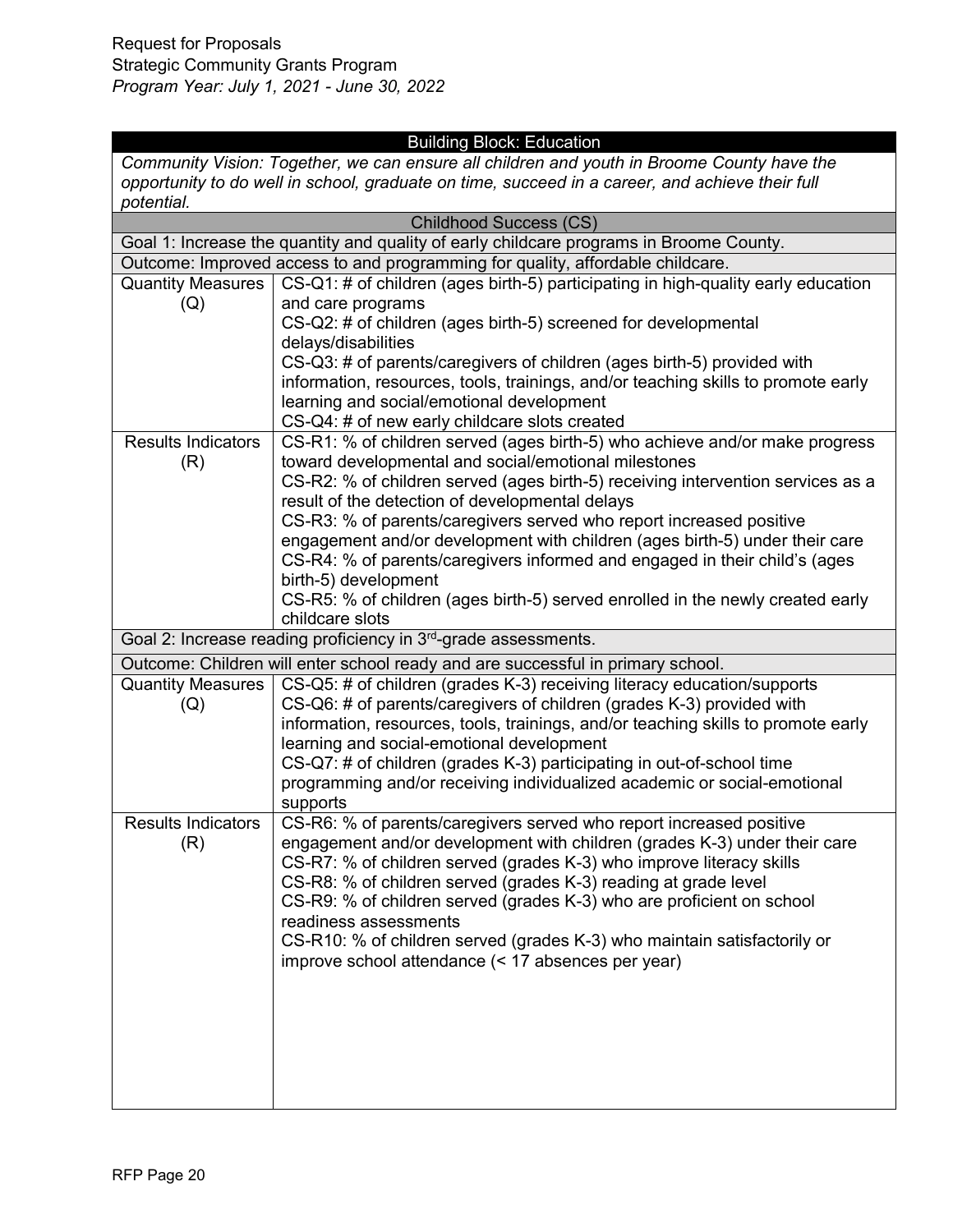|                                 | Youth Success (YS)                                                                                                                                      |
|---------------------------------|---------------------------------------------------------------------------------------------------------------------------------------------------------|
|                                 | Goal 1: Increase middle school success.                                                                                                                 |
|                                 | Outcome: Youth gain the knowledge and skills they need to be successful in middle school.                                                               |
| <b>Quantity Measures</b><br>(Q) | YS-Q1: # of youth (grades 4-8) participating in out-of-school time programming<br>and/or receiving individualized academic or social-emotional supports |
|                                 | YS-Q2: # of parents/givers of youth (grades 6-8) provided with information,                                                                             |
|                                 | resources, tools, trainings, and/or teaching skills to promote youth success in                                                                         |
|                                 | school                                                                                                                                                  |
|                                 | YS-Q3: # of youth (grades 4-8) connected to a caring adult                                                                                              |
| <b>Results Indicators</b>       | YS-R1: % of youth (grades 4-8) who earn passing grades in core subject areas                                                                            |
| (R)                             | YS-R2: % of youth (grades 4-8) served who maintain satisfactorily or improve                                                                            |
|                                 | school attendance (< 17 absences per year)                                                                                                              |
|                                 | YS-R3: % of youth (grades 4-8) served who develop soft skills (e.g.                                                                                     |
|                                 | communication, time management, personal, presentation, teamwork, positive                                                                              |
|                                 | attitude, self-confidence, leadership, etc.)                                                                                                            |
|                                 | YS-R4: % of youth (grades 4-8) who transition from middle school to high<br>school on time                                                              |
|                                 | YS-R5: % of parents/caregivers served who report increase positive                                                                                      |
|                                 | engagement with youth (grades 4-8) under their care                                                                                                     |
|                                 | YS-R6: % of youth (grades 4-8) who report an improvement in emotional and                                                                               |
|                                 | mental health                                                                                                                                           |
|                                 | YS-R7: % of youth (grades 4-8) mentor/mentee matches lasting longer than 3                                                                              |
|                                 | months                                                                                                                                                  |
|                                 | YS-R8: % of youth (grades 4-8) who have a decrease in disciplinary incidents,                                                                           |
|                                 | suspensions, and/or expulsions                                                                                                                          |
|                                 | Goal 2: Increase high school graduation rates.                                                                                                          |
|                                 | Outcome: Youth gain the necessary skills, knowledge, and credentials to be prepared for post-                                                           |
|                                 | secondary education and thrive in the job market.                                                                                                       |
| <b>Quantity Measures</b>        | YS-Q4: # of youth (grades 9-12) participating in out-of-school time programming                                                                         |
| (Q)                             | and/or receiving individualized academic or social-emotional supports                                                                                   |
|                                 | YS-Q5: # of youth (grades 9-12) who receive job skills training (technical and                                                                          |
|                                 | soft skills, interest/skills assessment and counseling, and/or internships)                                                                             |
|                                 | YS-Q6: # of youth (grades 9-12) served who earn passing grades in core                                                                                  |
|                                 | subject areas                                                                                                                                           |
| <b>Results Indicators</b>       | YS-Q7: # of youth (grades 9-12) connected to a caring adult<br>YS-R9: % of youth (grades 9-12) served who graduate high school on time                  |
| (R)                             | YS-R10: % of youth (grades 9-12) served who gain post-secondary                                                                                         |
|                                 | employment, further education, and/or credentials                                                                                                       |
|                                 | YS-R11: % of youth (grades 9-12) served who develop soft skills and/or work                                                                             |
|                                 | readiness skills (e.g. communication, time management, personal, presentation,                                                                          |
|                                 | teamwork, positive attitude, self-confidence, leadership, etc.)                                                                                         |
|                                 | YS-R12: % of youth (grades 9-12) who maintain satisfactorily or improve school                                                                          |
|                                 | attendance (< 17 absences per year)                                                                                                                     |
|                                 | YS-Q13: % of youth (grades 9-12) served who have a decrease in disciplinary                                                                             |
|                                 | incidents, suspensions, and/or expulsions                                                                                                               |
|                                 | YS-Q14: % of youth (grades 9-12) who graduate high school on time                                                                                       |
|                                 | YS-R15: % of youth (grades 9-12) mentor/mentee matches lasting longer than 3                                                                            |
|                                 | months                                                                                                                                                  |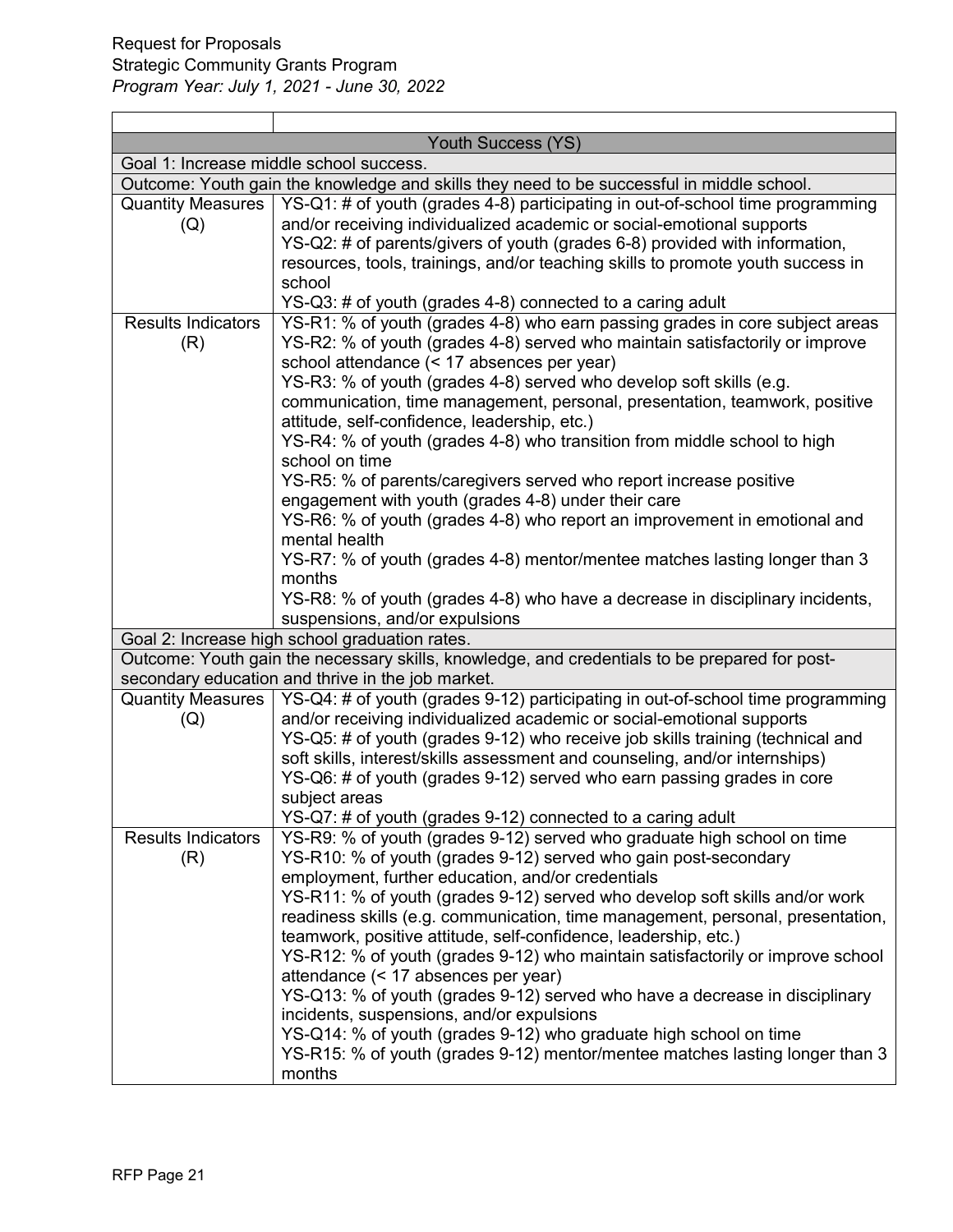|                                                                                                   | <b>Building Block: Financial Stability</b>                                          |  |
|---------------------------------------------------------------------------------------------------|-------------------------------------------------------------------------------------|--|
| Community Vision: With the right tools, all Broome County families have the earnings, income, and |                                                                                     |  |
| assets to be financially stable.                                                                  |                                                                                     |  |
|                                                                                                   | <b>Economic Mobility (EM)</b>                                                       |  |
|                                                                                                   | Goal 1: Decrease the impact of poverty and associated barriers to self-sufficiency. |  |
|                                                                                                   | Outcome: Individuals and families improve their socio-economic status.              |  |
| <b>Quantity Measures</b>                                                                          | EM-Q1: # of individuals who access affordable financial and/or legal services       |  |
| (Q)                                                                                               | EM-Q2: # of individuals accessing services (WIC, SNAP, TANF, etc.)                  |  |
|                                                                                                   | EM-Q3: # of individuals accessing subsidies                                         |  |
|                                                                                                   | EM-Q4: # of individuals who access long-term housing                                |  |
|                                                                                                   | EM-Q5: # of individuals mentored (career planning, financial literacy, life skills  |  |
|                                                                                                   | guidance)                                                                           |  |
| <b>Results Indicators</b>                                                                         | EM-R1: % of individuals served who increase savings, reduce debt, and/or            |  |
| (R)                                                                                               | improve credit                                                                      |  |
|                                                                                                   | EM-R2: % of individuals served who improve long-term financial stability with       |  |
|                                                                                                   | increased money management and/or asset-building tools                              |  |
|                                                                                                   | EM-R3: % of individuals served who increase disposable income by accessing          |  |
|                                                                                                   | services, subsidies, and/or reducing costs                                          |  |
|                                                                                                   | EM-R4: % of individuals served who report improved financial stability by           |  |
|                                                                                                   | accessing long-term housing                                                         |  |
|                                                                                                   | EM-R5: % of individuals served who reduce or eliminate their need for State or      |  |
|                                                                                                   | Federal subsidized income supports (SNAP, WIC, TANF)                                |  |
|                                                                                                   | EM-R6: % of individuals who report an improved awareness of available               |  |
|                                                                                                   | community resources                                                                 |  |
|                                                                                                   | Goal 2: Increase employment, advancement, and educational opportunities.            |  |
|                                                                                                   | Outcome: Individuals improve employment and advancement opportunities.              |  |
| <b>Quantity Measures</b>                                                                          | EM-Q6: # of individuals who receive job skills training (technical skills, soft     |  |
| (Q)                                                                                               | skills, etc.)                                                                       |  |
|                                                                                                   | EM-Q7: # of individuals able to access transportation that were not able to         |  |
|                                                                                                   | before                                                                              |  |
|                                                                                                   | EM-Q8: # of individuals able to access childcare that were not able to before       |  |
|                                                                                                   | EM-Q9: # of individuals who access educational opportunities                        |  |
|                                                                                                   | EM-Q10: # of individuals who access employment and/or advancement                   |  |
|                                                                                                   | opportunities                                                                       |  |
| <b>Results Indicators</b>                                                                         | EM-R7: % of individuals served who report improved workplace readiness skills       |  |
| (R)                                                                                               | EM-R8: % of individuals served who gain job-relevant experience, licenses,          |  |
|                                                                                                   | certificates, and/or credentials                                                    |  |
|                                                                                                   | EM-R9: % of individuals who gain and/or maintain employment                         |  |
|                                                                                                   | EM-R10: % of individuals who increase their wages                                   |  |
|                                                                                                   | EM-R11: % of individuals who report improved access to employment,                  |  |
|                                                                                                   | advancement, and/or educational opportunities due to the removal of barriers        |  |
|                                                                                                   | (transportation, childcare, etc.)                                                   |  |
|                                                                                                   | EM-R12: % of individuals who report an improved awareness of available              |  |
|                                                                                                   | community resources                                                                 |  |